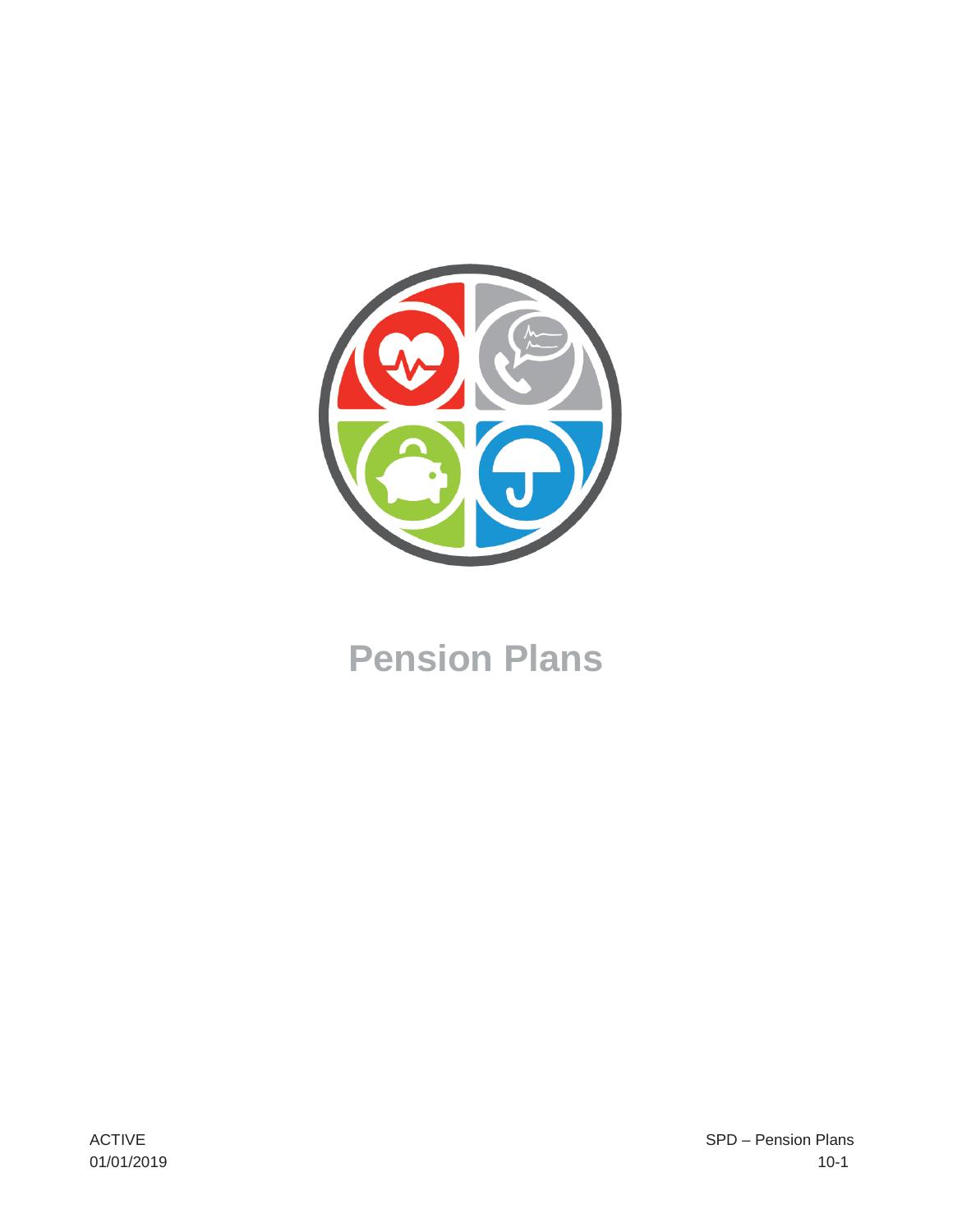This page intentionally left blank.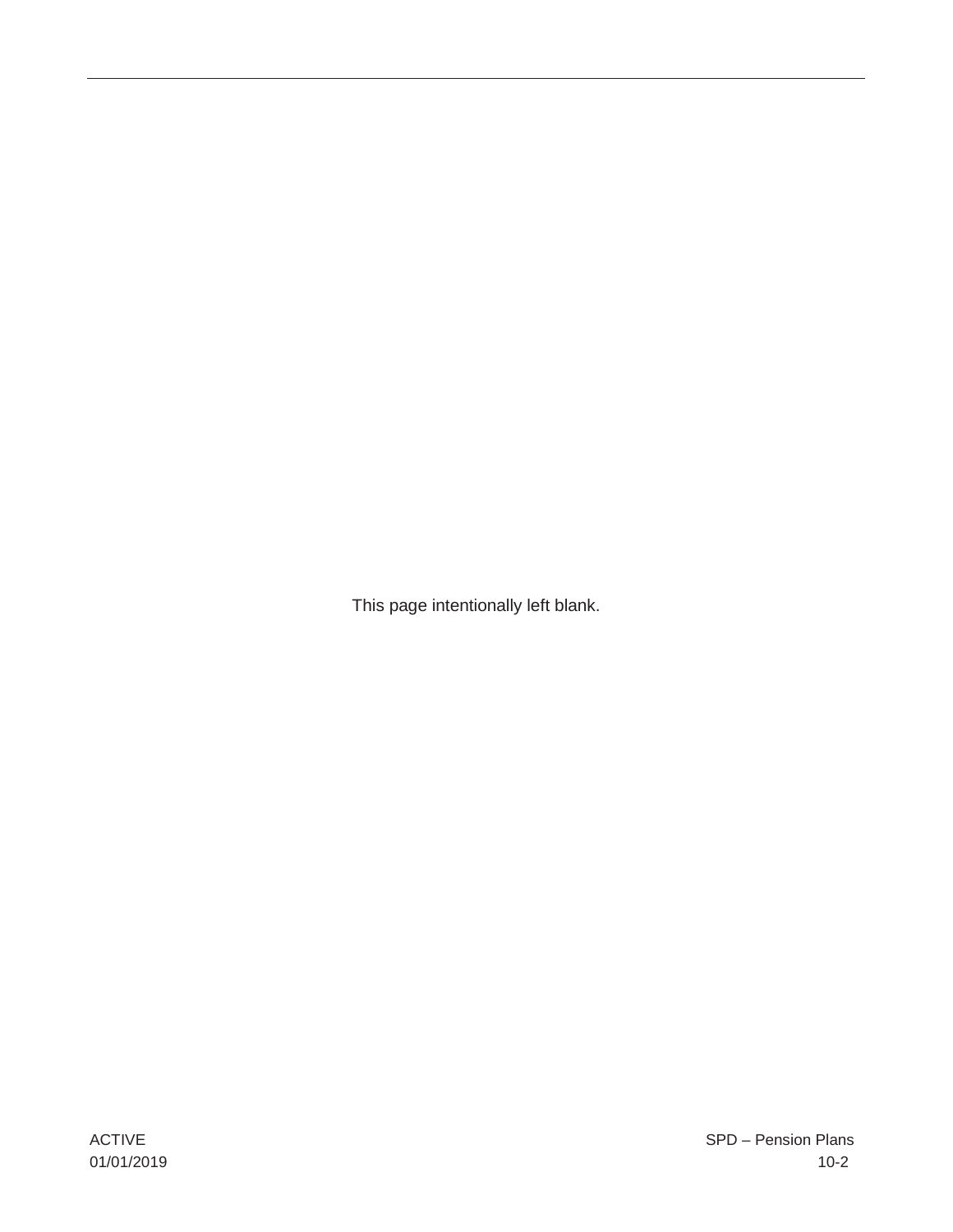# **Pension Plans**

## **Introduction**

The Pension Plans help build financial security and provide participants with a source of income throughout their retirement years, based on the participant's plan Eligible Earnings and period of active participation in the particular plan as described in this section.

There are a total of four pension plans maintained by the Company for Employees at the Y-12 and Pantex locations. The Retirement Program Plan for Employees of Consolidated Nuclear Security, LLC at the U.S. Department of Energy (DOE) Facilities at Oak Ridge, Tennessee (the "Y-12 Plan") is offered to some bargaining unit and non-bargaining eligible Employees at the Y-12 location. The Consolidated Nuclear Security Retirement Plan for Non-Bargaining Pantex Location Employees (the "Pantex NB Plan") is offered to eligible non-bargaining Pantex location Employees. The Retirement Plan for Bargaining Unit Employees of the Metal Trades Council of Consolidated Nuclear Security, LLC (the "MTC Plan") is offered to eligible Employees covered by the collective bargaining agreement with the Metal Trades Council. The Consolidated Nuclear Security, LLC Retirement Plan for Bargaining Unit Members of the Pantex Guards Union (the "PGU Plan") is offered to eligible Employees covered by the collective bargaining agreement with the Pantex Guards Union.

All four pension plans may be referred to as the "Pension Plan" or the "Plan" in this summary plan description (SPD) unless specifically referring to a certain plan. All are tax-qualified defined benefit plans that help you prepare for retirement. This SPD is for participants in any of the Plans, although there are specific provisions that may apply to only one of the Plans.

The IRS places certain restrictions on the amount of compensation used and the annual pension benefit you may be eligible to receive. These limits may be adjusted periodically by the IRS.

# **Plan Eligibility**

All Plans are closed to new hires and rehires with one exception. The Y-12 Plan is closed unless the rehired participant had a vested interest in his or her accrued benefit in the Y-12 Plan when employment terminated and did not receive a lump sum payment of the accrued benefit. In that limited circumstance, if the Y-12 Plan vested participant is rehired to perform services at the Y-12 location and did not receive a lump sum payment, he or she may re-participate in the Y-12 Plan.

Anyone hired or rehired on or after the applicable Plan's closure is not permitted to participate in the Plans, but will be a participant in a defined contribution plan with "enhanced" Company contributions to take into account the fact the Employee is not accruing pension benefits. Employees who are accruing benefits in a Company pension plan will not be eligible for enhanced contributions. The Enhanced Defined Contribution Plan is referred to in this SPD as the "EDC." Because all the Plans are closed, this SPD does not include detailed descriptions of the initial eligibility requirements of each Plan.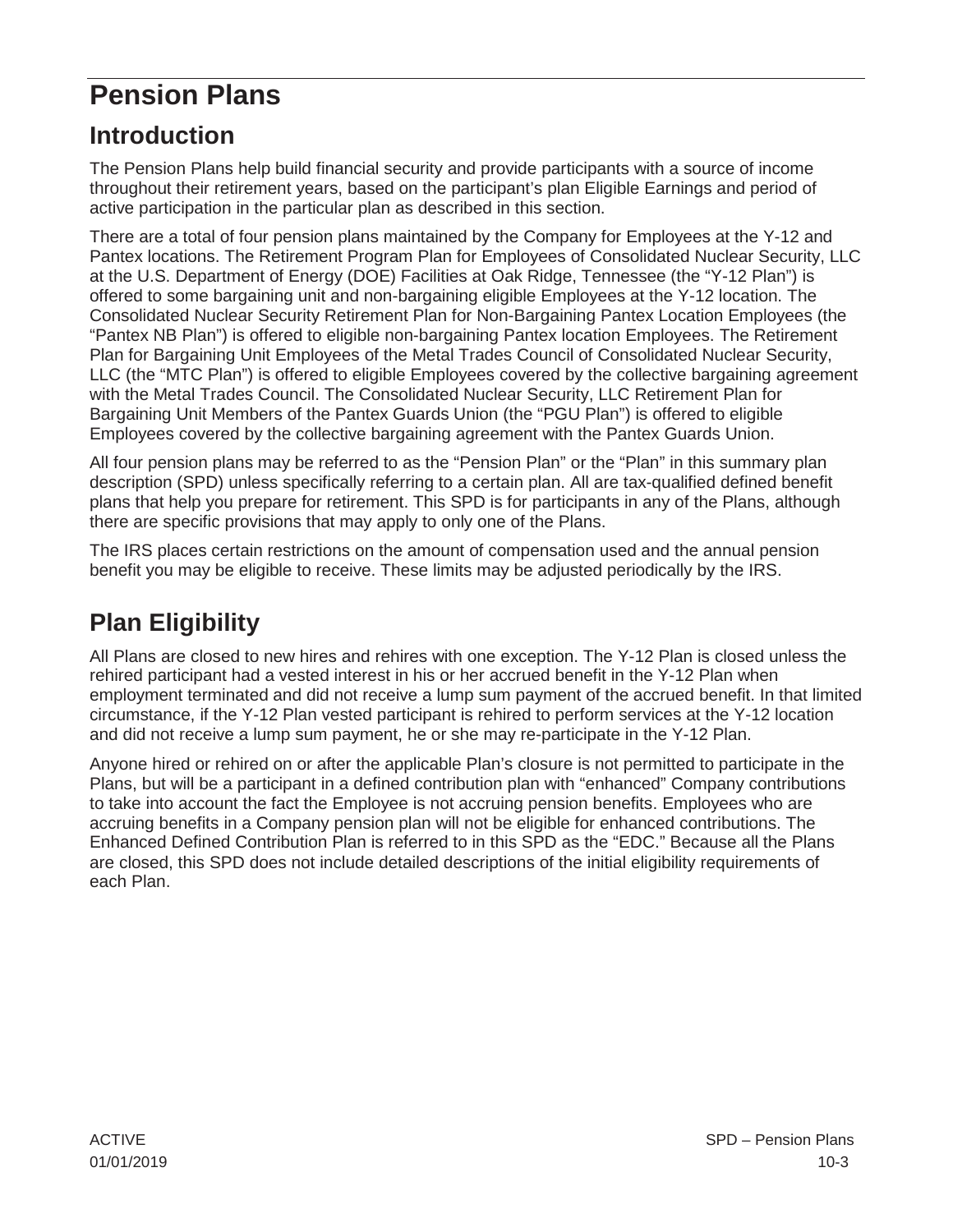#### **Plan Closure Dates:**

*Y-12 Plan includes the following Employee classifications:*

| Y-12 Non-Bargaining* (85 Points):                                                                                                | Closed 1/1/2012  |
|----------------------------------------------------------------------------------------------------------------------------------|------------------|
| Y-12 ATLC (85 Points):                                                                                                           | Closed 1/1/2016  |
| Y-12 USW (85 Points):                                                                                                            | Closed 2/1/2016  |
| Y-12 IGUA Central Alarm Station Operators, Central Training Facility<br>Instructors, and Beta 9 Operators Employees (81 Points): | Closed 1/1/2016  |
| Y-12 IGUA Security Police Officers (81 Points):                                                                                  | Closed 8/15/2016 |
| Former WSI Non-Bargaining (81 Points):                                                                                           | Closed 6/4/2007  |

\*Includes FCLT Employees already participating in the Y-12 Plan as a non-bargaining Employee on 6/25/2017.

*Pantex Plans:*

| Pantex Non-Bargaining Plan: | Closed 2/19/2012 |
|-----------------------------|------------------|
| Pantex MTC Plan:            | Closed 1/1/2016  |
| Pantex PGU Plan:            | Closed 1/1/2003  |

The following individuals were not eligible to become Plan participants:

- Leased Employees;
- Independent contractors;
- Non-resident aliens who do not have earnings from the Company from sources within the United States; and
- Employees who have entered into a written agreement with the Company waiving the right to participate in the plan.

If you are a Participant in a Pantex Pension Plan, changes to your job classification could impact your continued eligibility as an active Participant.

#### **Service for Prior Management & Operating Contractors at Pantex & Y-12**

If you are an Employee who was employed by Babcock & Wilcox Pantex, LLC as of June 30, 2014, "Company Service" and "Credited Service" will include your continuous service with Babcock & Wilcox Pantex, LLC, as well as any continuous service with Mason & Hanger Co., Inc.

If you are an Employee who was employed by Babcock & Wilcox Technical Services Y-12, LLC as of June 30, 2014, "Company Service" and "Credited Service" will include your continuous service with Babcock & Wilcox Technical Services Y-12, LLC, as well as any continuous service with Lockheed Martin Energy Systems, Inc., continuous service with Martin Marietta Energy Systems, Inc., and continuous service with Union Carbide Corporation Nuclear Division (but only with respect to service at one of the DOE facilities in Oak Ridge, Tennessee).

#### **Qualified Domestic Relations Orders**

As a general rule, your accrued benefit may not be assigned to another individual. This means that your accrued benefit cannot be sold, used as collateral for a loan, given away, or otherwise transferred. In addition, your creditors may not attach, garnish, or otherwise interfere with your accrued benefit. If you become divorced or separated, a court order could require that part of your benefit be paid to someone else, your Child(ren) or former Spouse for example. Payments cannot be made to anyone other than you unless the court order meets the legal requirements of a qualified domestic relations order. The Plan Administrator will review the court order and has the sole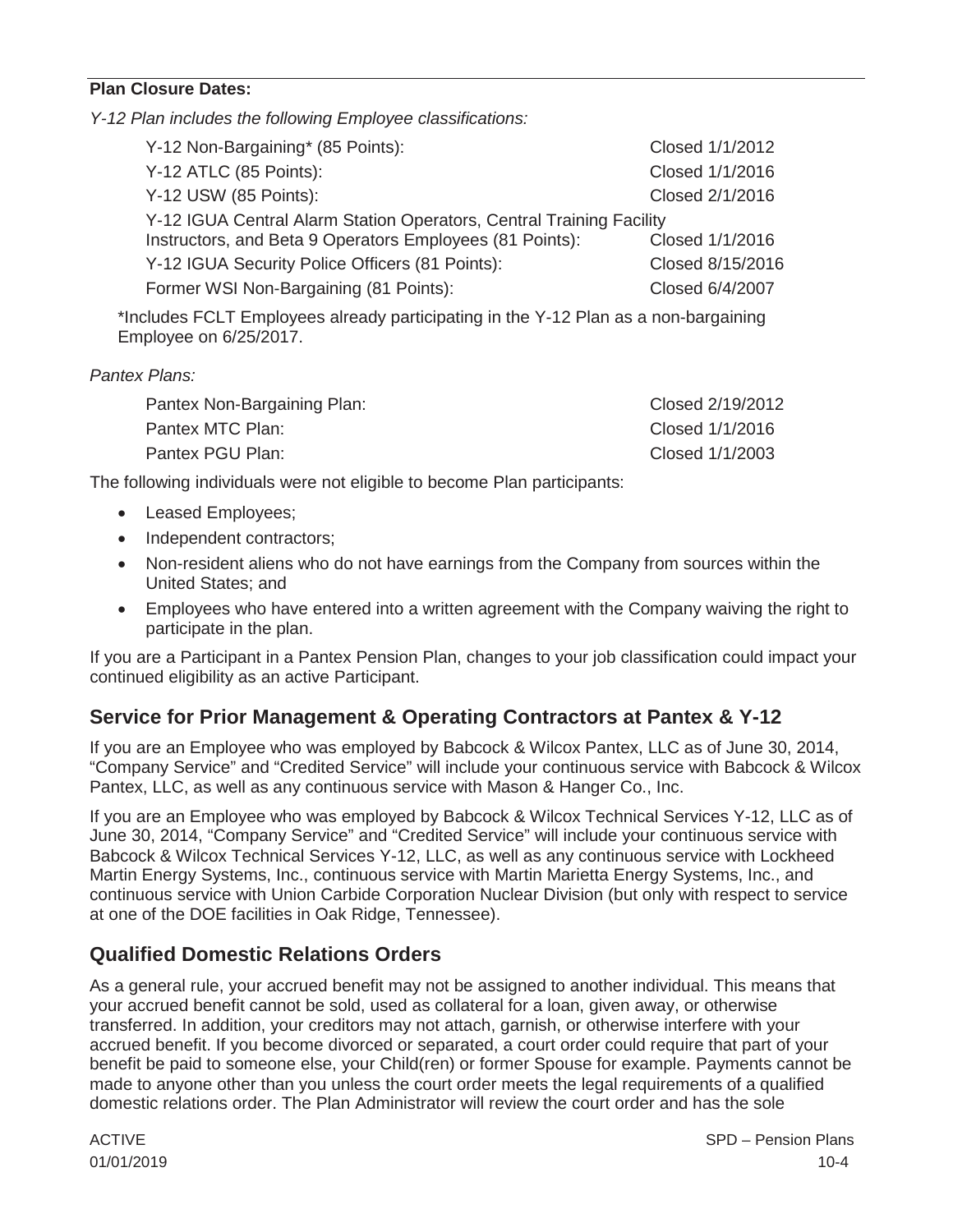discretion to determine if the order meets these legal requirements. You may request the Plan Administrator to review a draft order prior to submission to the court. You may obtain a copy of the Plan's qualified domestic relations order procedure, free of charge, by contacting the Plan Administrator.

### **Cash-out or Rollover of Small Benefits**

If you terminate employment and the value of your accrued vested pension benefit is \$1,000 or less, the amount will be paid to you in a lump sum without the consent of you or your Spouse. If the amount is between \$1,001 and \$5,000, you may elect to receive a lump sum. However, if you do not elect to receive a lump sum, you will have an individual retirement account (IRA) set up in your name to receive a rollover of the lump sum. You will not be taxed on the amount of the rollover until you withdraw it from the IRA. For Pantex Plans only, if your monthly benefit is less than \$125, it will also be cashed out in a lump sum with no further benefits owed.

### **Service and Earnings During Qualified Military Service Leave**

If you are on a qualified military service leave and return to work after the leave within the period provided by law, you will have the option to earn Pension Service Credit for the leave period if, upon your return to work, you make part or all of the required Employee contributions that would have been deducted had you not been on military leave. If you make up only a portion of the contributions, Pension Service Credit is earned on a prorated basis. The contributions will be based on your pensionable earnings you would have received if you were not on military leave. Missed contributions may be deducted over several pay periods. If you received differential pay during the leave, any Employee contributions deducted from the differential pay will reduce the amount you must pay to get full Pension Service Credit for the period. If you do not make up the contributions, your Pension Service Credit will be adjusted.

If you have a qualified military service leave, please contact the Benefit Plans Office. You may also contact the U.S. Department of Defense, Employer Support of the Guard and Reserve, at 1-800-336-4590 (website: www.esgr.mil) about your military service rights and responsibilities under USERRA (Uniformed Services Employment and Reemployment Rights).

### **Withholding Taxes**

Under federal tax law, federal income taxes must be withheld from Plan payments, unless you elect otherwise. You may contact the Benefit Plans Office for more information about tax withholding.

#### **Direct Deposit of Payments**

Your pension payments will be directly deposited into the financial institution of your choice.

#### **Change of Address**

It is important that you notify the Benefit Plans Office of any change in your address while you are a participant in the Plans and after you retire, so you will be assured of receiving benefit communications which the Company may send to you, including your annual tax information.

### **Administrative Information**

Information about the administration of your retirement benefits can be found in the section entitled "Administrative Information."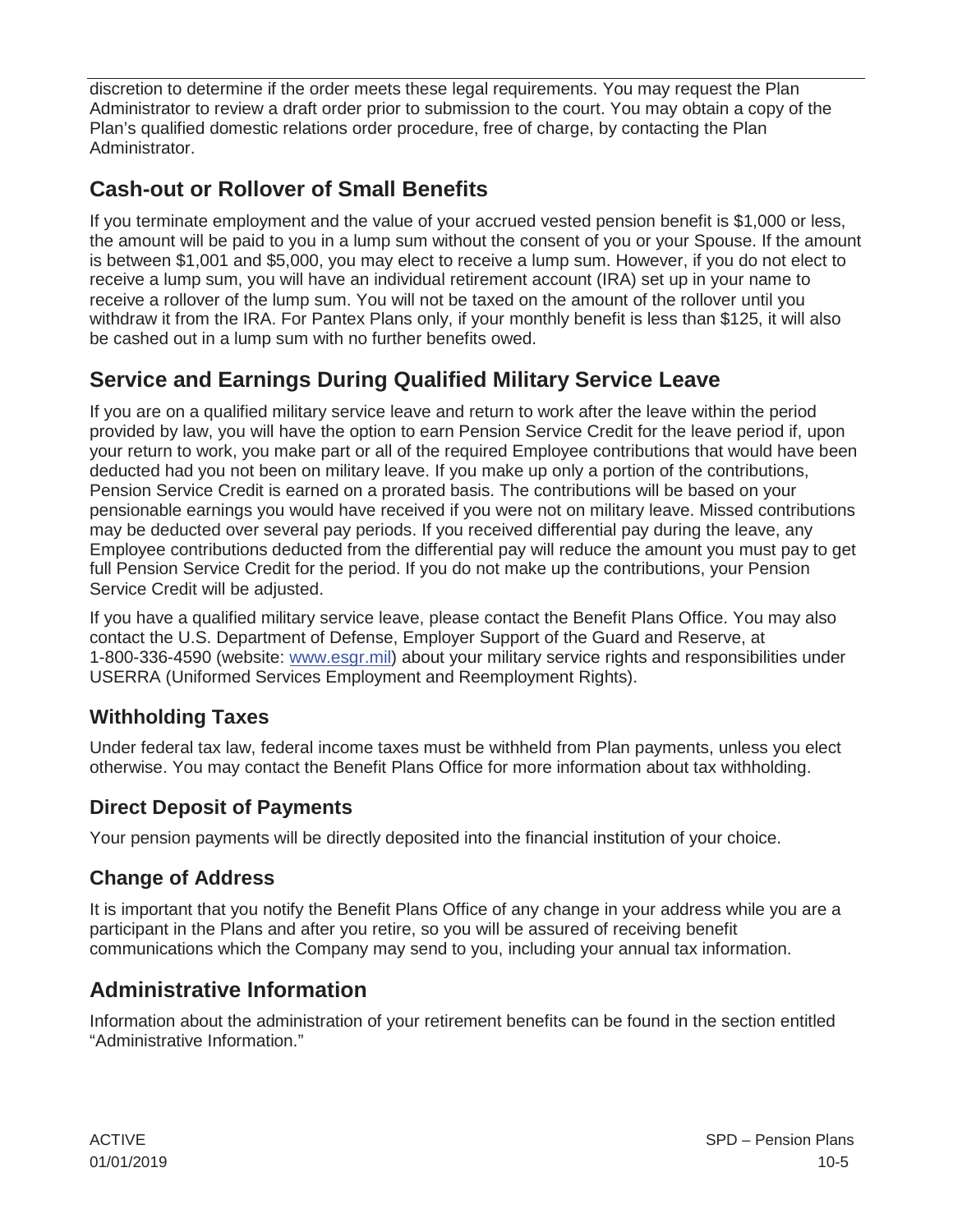# **Applying For Benefits**

Upon request, the Benefit Plans Office will provide you with the necessary information and instructions for receiving benefits and completing payment forms. In case of your death, your spouse, other beneficiary or personal representative should notify the Benefit Plans Office and request information about any Plan benefits that might be payable as a result of your death. If the appropriate forms are not completed and submitted, or if any information requested by the Benefit Plans Office is not provided, benefits will be delayed.

# **If You Retire from the Y-12 Plan**

There are two different benefit structures in the Y-12 Plan based on your employment classification.

### **81 Point Benefit Structure**

This benefit structure is for Employees who originally hired into Y-12 in the IGUA (guard bargaining unit) prior to Plan Closure, or Employees who were eligible participants in the former WSI Pension Plan prior to transferring to Y-12 on October 29, 2012. These Employees are referred to as "protective force Employees" in this SPD when different provisions apply to this Employee classification. The benefits accrued under the WSI Pension Plan are now payable from the Y-12 Plan.

#### **85 Point Benefit Structure**

This benefit structure is for Employees who originally hired into Y-12 prior to Plan Closure and are not covered by the 81-Point Plan benefit structure.

**Important Notes**: Participants in the Y-12 Plan remain in the plan benefit structure as of October 29, 2012, or original hire date if later, regardless of bargaining unit transfers or payroll status as bargaining and non-bargaining. However, the percentage of Eligible Earnings that Employees are required to contribute to the Plan (see below) is based upon current bargaining unit affiliation or nonbargaining status (i.e., current non-bargaining Employee contributions are 2% of Eligible Earnings). Bargaining unit participants contribute to the Plan based on their collective bargaining agreement.

### **Employee Contributions to the Y-12 Plan**

Based on employment classification, Employees may be required to contribute a percentage of their Compensation to the Y-12 Plan in order to receive Pension Service Credit. If you are on an unpaid leave of absence other than a qualified military leave or an approved disability leave, and are not receiving pay from the Company, your Pension Service Credit will be adjusted for the period of leave. You will not accrue Pension Service Credit during the period of the leave when Employee contributions would have been required had you been at work instead of on leave. If you are on a qualified military service leave, please see the section above, Service and Earnings During Military Service Leave.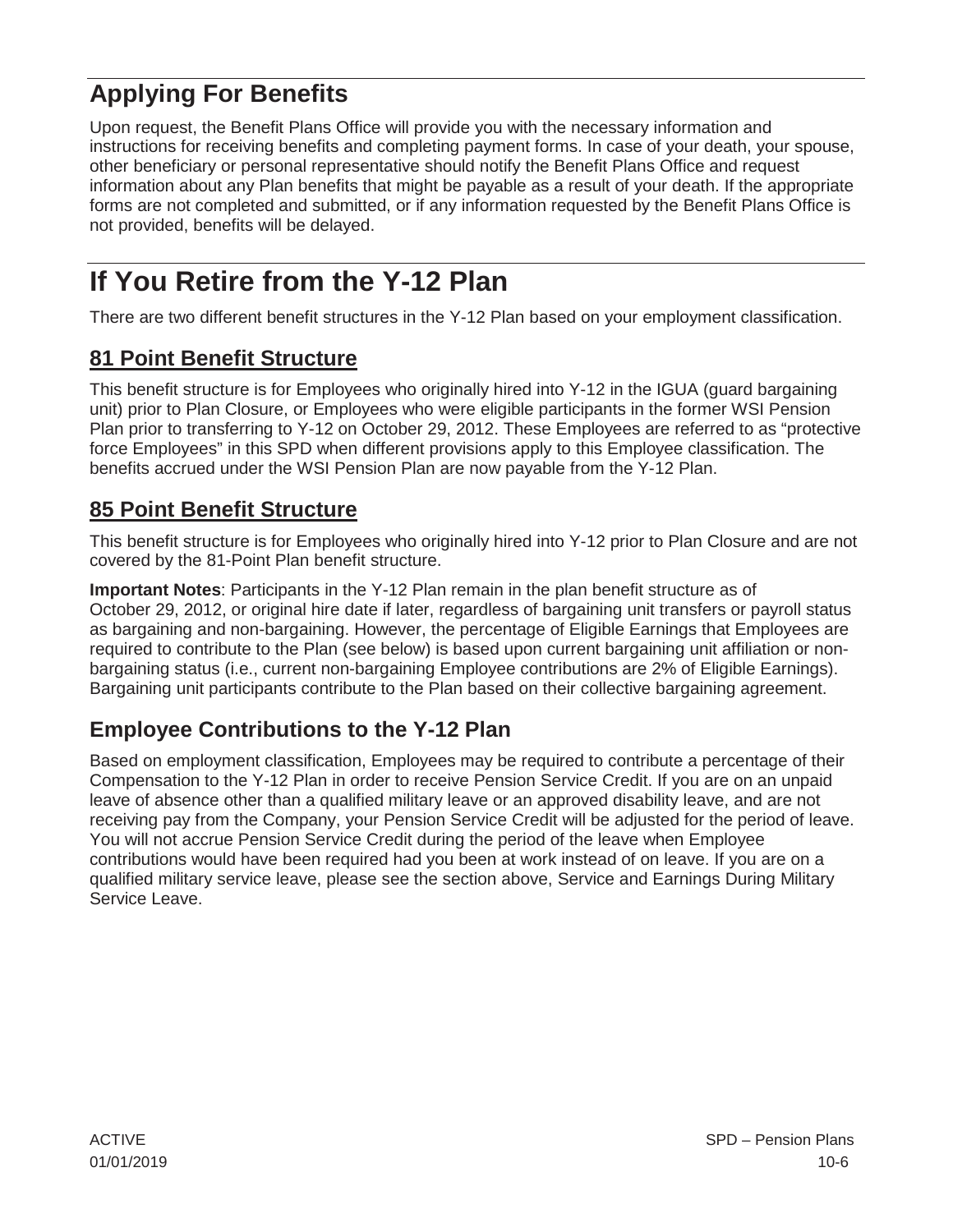| <b>Employment Classification:</b>            | Contribution: | <b>Effective Date:</b> |
|----------------------------------------------|---------------|------------------------|
| Non-Bargaining Employees                     | 2.0%          | 1/1/2015               |
| <b>ATLC Employees</b>                        | 0.5%          | 1/1/2016               |
|                                              | 1.0%          | 1/1/2018               |
| <b>USW Employees</b>                         | 0.5%          | 2/1/2016               |
|                                              | 1.0%          | 1/1/2018               |
| <b>IGUA Central Alarm Station Operators,</b> |               |                        |
| Central Training Facility Instructors, and   |               |                        |
| <b>Beta 9 Operators Employees</b>            | 0.5%          | 1/1/2016               |
|                                              | 1.0%          | 1/1/2017               |
| <b>IGUA Security Police Officer</b>          |               |                        |
| <b>Employees</b>                             | 0.0%          | through 08/16/2020     |
|                                              | 0.5%          | 08/17/2020             |
|                                              | 1.0%          | 08/16/2021             |

### **When You Can Retire**

#### **Under the 85-Point Structure**

You can retire with a **full** (unreduced) pension:

- At age 65 or later, regardless of Company Service;
- At age 62 or later if, as of your termination date, you have at least 10 years of Company Service;
- When your age and years of Company Service total 85 points or more. **Note:** Points are determined at your termination date by adding your years and months of age, plus years and months of Company Service. You must be at least age 50 when you terminate employment to take advantage of this provision.

You can retire with a **reduced** pension:

• If you retire at or after age 50, but before age 62 and have at least 10 years of Company Service as of your termination date.

#### **Under the 81-Point Structure**

You can retire with a **full** (unreduced) pension:

- At age 65 or later, regardless of Company Service;
- At age 62 or later if, as of your termination date, you have at least 10 years of Company Service;
- When your age and years of Company Service total 81 points or more. **Note:** Points are determined at your termination date by adding your years and months of age, plus years and months of Company Service. You must be at least age 50 when you terminate employment to take advantage of this provision.

You can retire with a **reduced** pension:

• If you retire at age 50, but before age 62 and have at least 10 years of Company Service as of your termination date.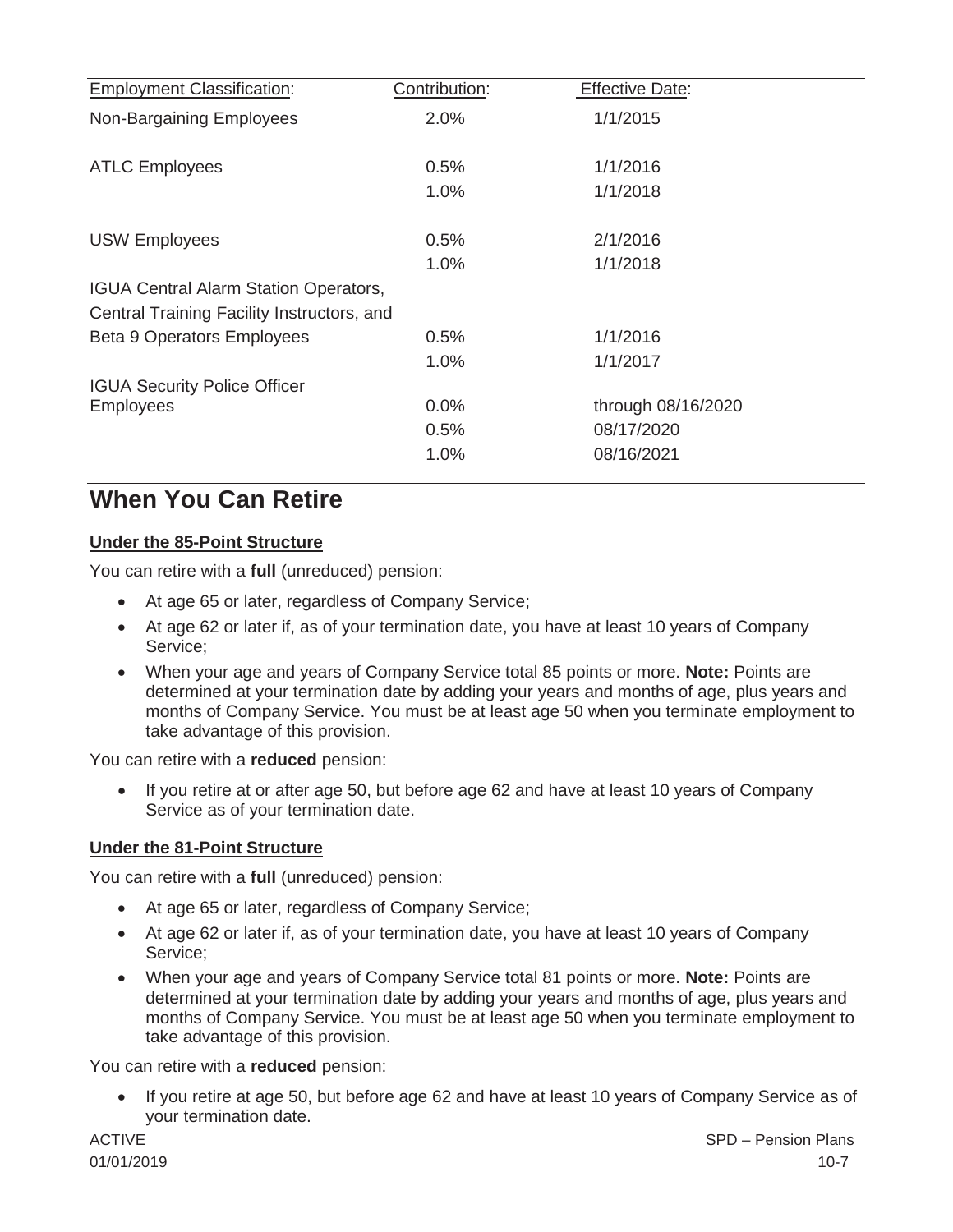#### **Special Rule for Involuntary Termination Not for Cause**

There is one important exception to these retirement dates. If your employment is involuntarily terminated by action of the Company (other than for cause), you will be considered to have met the age and service requirements for:

- A full pension benefit if you are age 60 or over and have at least eight years of Company Service or if your years of Company Service and age total 83 or more (under the 85-Point Structure), or total 79 or more (under the 81-Point Structure).
- A reduced pension benefit if you are at least age 48 with at least eight years of Company Service.

Any service added under the involuntary termination provisions will count for determining your eligibility for a full or reduced pension but will not count to determine the amount of the pension.

### **Working Past Your Normal Retirement Age**

If you continue working after age 65 and are participating in the Y-12 Plan, you will continue to earn Pension Service Credit and have your earnings counted for benefit purposes until you actually retire. An active Employee who has attained age 70 ½ may commence a pension benefit while continuing employment. This benefit is payable beginning with the earlier of the month following the month in which you retire, or the month following the month in which you attain age 70  $\frac{1}{2}$ . This benefit will be recalculated annually at the anniversary of the pension commencement date to reflect additional service and earnings. The amount of the benefit at late retirement generally will not be less than the Normal Retirement benefit adjusted on an actuarial basis as of the date of actual retirement. A final benefit calculation will be made upon termination of employment.

## **Determining Your Pension Benefit**

Your Y-12 Plan pension benefit is calculated under three different formulas: Regular, Alternate, and Minimum. The formula that gives you the largest benefit will be used.

All of the formulas are based in part on:

- Your average monthly Eligible Earnings, which is the average of your highest earnings for three years during the last 10 years just before you retire (for a discussion of how these earnings are calculated, continue reading); and
- Your Pension Service Credit, including all your years and completed months of service, with each completed month counting as  $\frac{1}{12}$  of a year.

### **Regular Formula**

The Regular formula provides a monthly benefit of:

• 1.4% (85-Point Structure) or 1.2% (81-Point Structure) of your average monthly Eligible Earnings times your years and months of Pension Service Credit.

#### **Alternate Formula**

The Alternate formula provides a monthly benefit of:

• 1.767% (85-Point Structure) or 1.5% (81-Point Structure) of your average monthly Eligible Earnings times your years and months of Pension Service Credit minus 50% of your monthly primary Social Security benefit, with the resulting amount prorated for years of Pension Service Credit less than 30.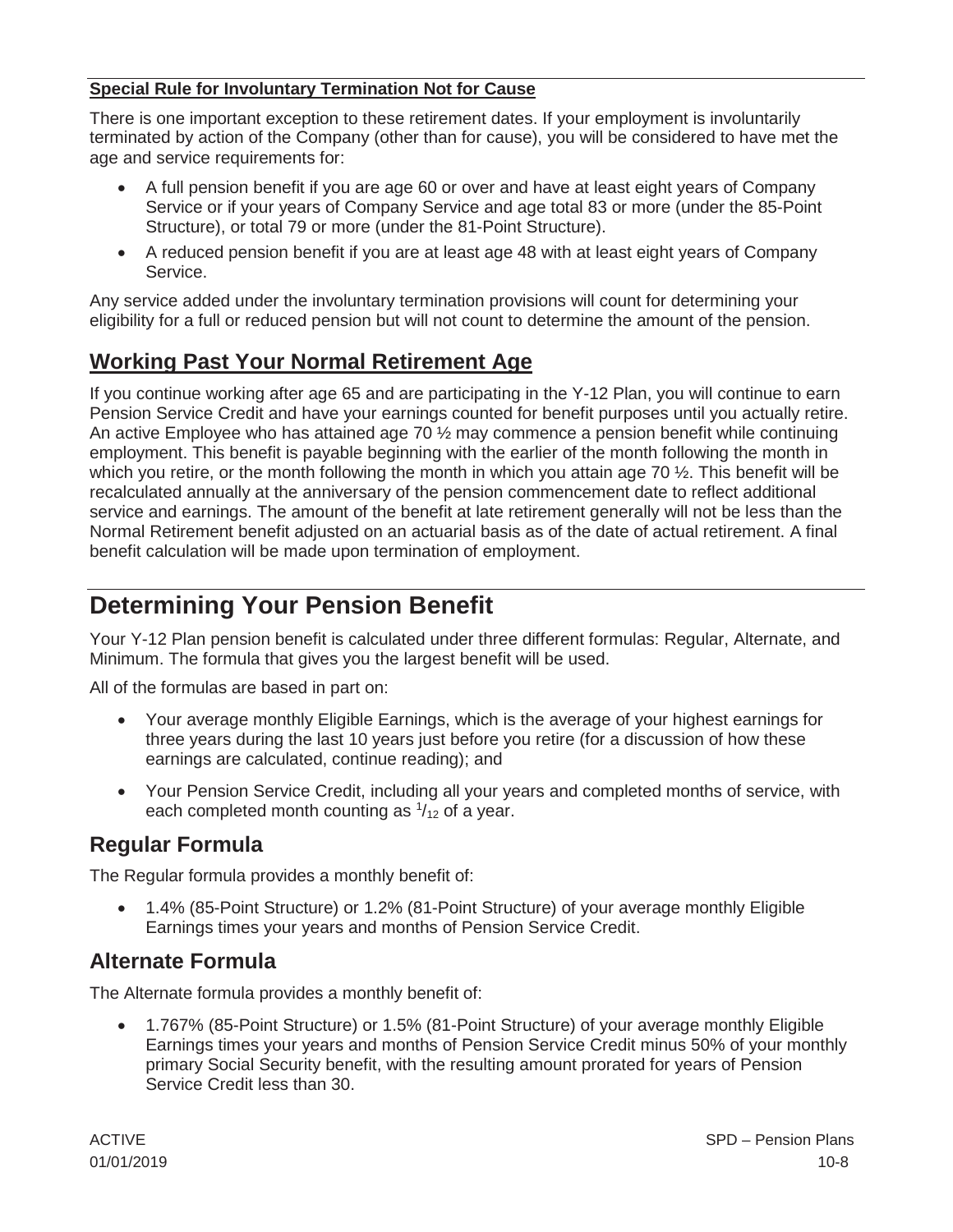Under this formula, 50% of your primary Social Security benefit will be used to offset your earnings. If you provide the Company with complete Social Security Administration records of your Social Security covered earnings within six months of your retirement date, the Company will use a Social Security offset based on actual Social Security-covered earnings rather than an estimated earnings if it provides a higher benefit. Otherwise, the Company will use your estimated Social Security earnings.

When you retire, your primary Social Security benefit for purposes of this formula is the benefit you would be eligible to receive at your retirement age or age 62, if later. This benefit is based on the Social Security laws in effect on the date you retire.

#### **Minimum Formula**

The minimum formula provides a monthly benefit of:

 $\bullet$  \$5 for each of your first 10 years of Pension Service Credit plus \$7 for each of the 11<sup>th</sup> through 20<sup>th</sup> years of service, plus \$9 for each year in excess of 20 years of service, plus 10% of your average monthly Eligible Earnings (if you have less than eight years of Pension Service Credit, this will be reduced 1% a year for each year less than eight), plus \$18.

### **Reduced Benefits**

If you retire before you are entitled to a full pension, your monthly benefit is reduced. The amount of reduction is based on your age when benefits commence and your Pension Service Credit. In general, the reduction is approximately 5% for each year and partial year needed to get to the earlier of the date you would reach age 62 or the date you would have 85 points (or 81 points if eligible for the 81-Point Structure).

The three formulas used to calculate a full pension benefit are also used to calculate a reduced benefit. In the regular and minimum formulas, the reduction factor is applied after calculating the total payment. In the alternate formula, the reduction factor is applied before subtracting the primary Social Security benefit. The formula that provides the largest benefit will be used.

If you retire before you are eligible for a full pension benefit, you may postpone payments and thus reduce or eliminate the reduction. For example, if you are a participant in the 85-Point Structure, and retire at age 55 with 27 years of Pension Service Credit (that is, you have attained 82 points at retirement), you can postpone starting your payments for three years and receive a full pension benefit because your 27 years of service plus commencement age of 58 will then total 85 points. As noted in the example, you can add increased years of age to reduce or eliminate the reduction if you defer commencement of benefit payments. However, if you retire and are eligible for a full unreduced benefit, postponing or deferring payments will not increase the amount.

Any reduction for early retirement (that is, starting benefits before your normal retirement date) is in addition to the reduction that may be made to your plan benefit if you elect to provide continuing plan benefits to your surviving spouse, dependent children, or dependent parents after your death, as discussed on the following pages. Contact the Benefit Plans Office for more information on survivor reduction factors.

#### **Note: IGUA Security Police Officers Covered by 81-Point Structure:**

Participants covered by the 81-Point Structure whose job requires compliance with the medical and physical fitness standards as described in federal government regulation 10 CFR Part 1046 for at least 10 of the last 12 years of employment may be eligible to receive additional guard supplement pay up to age 65. The supplement is designed to provide an increased benefit until age 65 which is equal to a percentage of pay based on Pension Service Credit and pension Eligible Earnings. In general, the supplement benefits participants who have not accrued a full pension and retire prior to age 65. When a participant reaches age 65, the benefit will be reduced to the normal pension amount.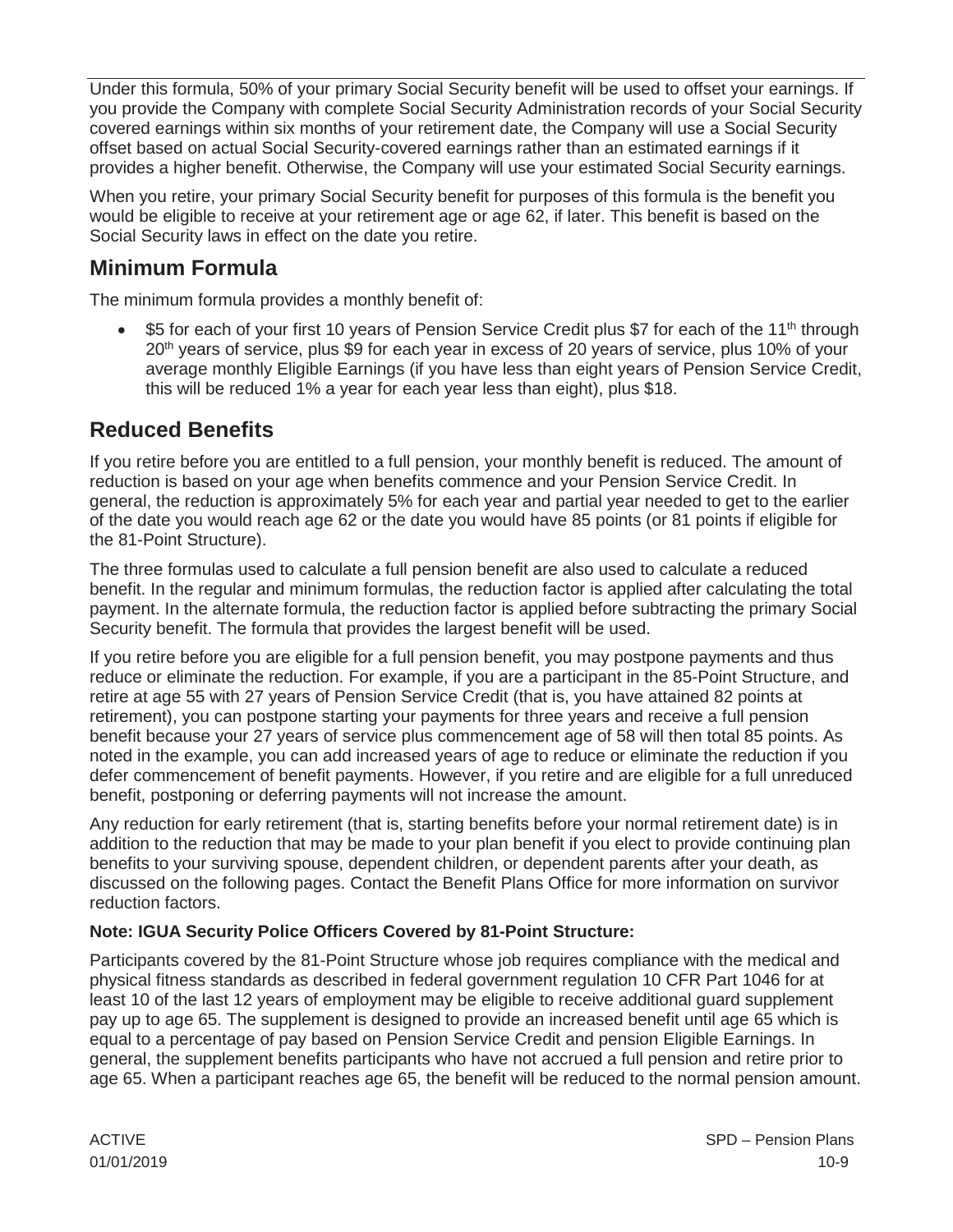## **Calculating Your Earnings Used For Pension Benefits**

Your pension benefit is based on your Eligible Earnings and is determined by the greater of:

• The three full calendar years in which these earnings were highest, during the 10 calendar years before the year in which you retire

*or,*

• The 36 full consecutive months just before you retire.

PTO payout, or severance pay, etc. received after termination of employment is disregarded in determining your pay for Y-12 Plan benefit purposes.

The 36 full consecutive months Eligible Earnings are calculated by using:

- Scheduled monthly Eligible Earnings in the completed months of the calendar year in which you retire
- Scheduled Eligible Earnings in the two preceding calendar years
- For any months in the third preceding calendar year, the average of the scheduled monthly Eligible Earnings for that year times the number of months needed to complete the 36 months

### **Normal Forms Of Payment**

You will receive your benefit under the Plan's normal form of payment based upon your marital status when you retire.

#### **For Married Employees**

If you are married when you retire, the normal form of payment is a joint and 50% survivor benefit. Under this form of payment, your pension is reduced and, after your death, 50% of that benefit is continued to your surviving Spouse for the rest of his or her life. This reduction reflects the fact that benefits are payable during both of your lifetimes. If you are receiving benefits and your Spouse dies, this form of payment will "pop-up" to the amount that would have been paid as a single life annuity. You must provide a copy of your Spouse's death certificate to the Benefit Plans Office to initiate the "pop-up." You may not make another surviving Spouse election upon remarriage.

Once pension payments commence you cannot change your elected surviving Spouse in the event of divorce.

If you are in the 85-Point Structure you will receive 98% of the single life annuity. If you are in the 81-Point Structure, your benefit reduction will vary based on the age of you and your Spouse at retirement. Upon your death, your Spouse will receive 50% of the amount of your benefit under both structures.

If you die before you begin to receive plan benefits, your Spouse will receive 50% of the benefit you would have received had it begun on the date of your death. For more details on survivor benefits, see the section below.

#### **For Single Employees**

The Plan's normal form of payment for a single Employee is a life annuity. Under this form of payment, you receive the full benefit earned at retirement for your lifetime. After your death, no benefits are paid to anyone else. You may not elect the surviving Spouse option if you marry after your benefit commencement date.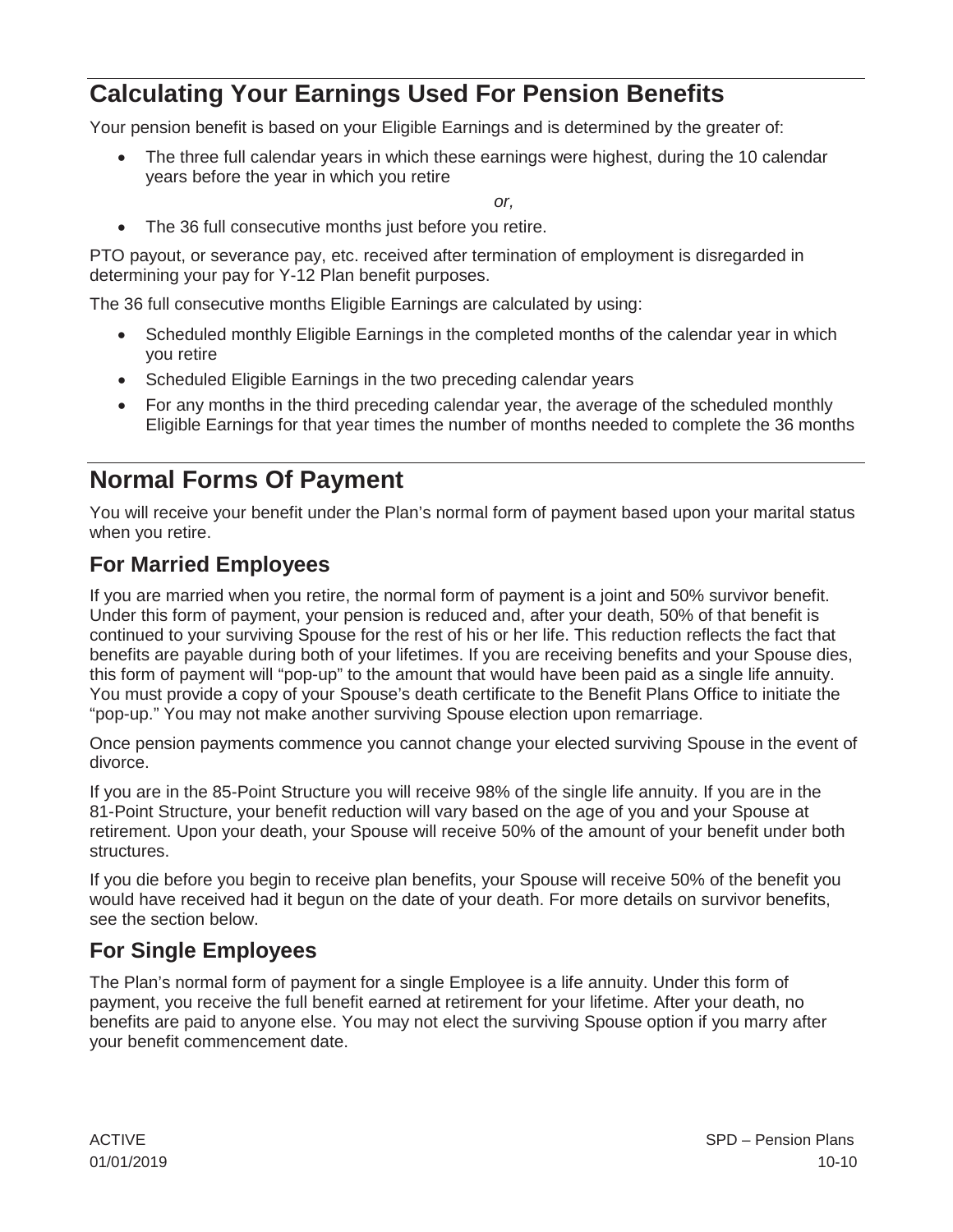## **Optional Forms Of Payment**

You may elect an optional form of payment at retirement. If you are married, you will need your Spouse's written consent, witnessed by a notary public or a representative of the Plan Administrator, in order to elect a form of payment other than the joint and 50% survivor benefit.

You may revoke or change your election at any time before benefits begin, subject to your spouse's written and witnessed consent. Benefit payment forms, including payment in the normal form based on marital status, may not be changed once benefits commence.

### **Life Annuity Option for Married Employees**

This option for married Employees is the same as the normal form of payment for single Employees. Under this form of payment, you receive your full pension benefit for your lifetime only. No pension benefit is paid to anyone after your death.

#### **50% Survivor Benefit Option (For Certain Dependent Survivors Other Than a Spouse)**

Regardless of whether you are married or single at the time your benefits commence, you can elect a reduced pension in order to provide continuing income to an unmarried Dependent Child(ren) under age 23, or a Dependent Parent(s), but not to both Dependent Child(ren) and Parent(s). The person must satisfy the requirements of the Plan to be an eligible dependent at the time you begin your benefits and must also be an eligible dependent at the time of your death in order to receive any survivor benefit under this option. The payments will stop when the person no longer qualifies as an eligible dependent.

If you elect the survivor benefit for your Dependent Child(ren), a total of 50% of your reduced benefit will be payable to your Dependent Child(ren) after your death. Payments may continue until the earliest of age 23 (or as long as the Child(ren) remains Totally and Permanently Disabled), the Dependent Child(ren) marries, or dies. **Note:** You must retire and commence benefits prior to the Child's attainment of age 23 in order to elect and designate a disabled Child as a survivor.

If you elect the survivor benefit for your Dependent Parent(s), a total of 50% of your reduced benefit will be paid to your Dependent Parent(s) upon your death.

### **75% Surviving Spouse Option**

Under this form of payment, your pension is reduced and, after your death, 75% of that benefit is continued to your surviving spouse for the rest of his or her life. If your spouse dies before you, this form of payment does not "pop-up" to the amount that would be paid to a single life annuity. The "popup" feature only applies in the case of a Joint and 50% Spousal Annuity.

### **Level Income Option**

If you retire before age 62 you may elect the level income option. Under this option, your pension benefit is increased until age 62 and is decreased after age 62 so that your combined income from the Plan and Social Security is approximately level throughout your retirement. **Note:** If you are receiving Social Security due to disability prior to age 62, you may still elect the level income option at time of retirement. However, your pension benefit will reduce at age 62 resulting in an actual decrease in overall income.

The Social Security amount used in the level income calculation is not your actual amount but is an estimate based on annual Social Security Look-Up Tables using your age and earnings for the last calendar year as a full-time Employee.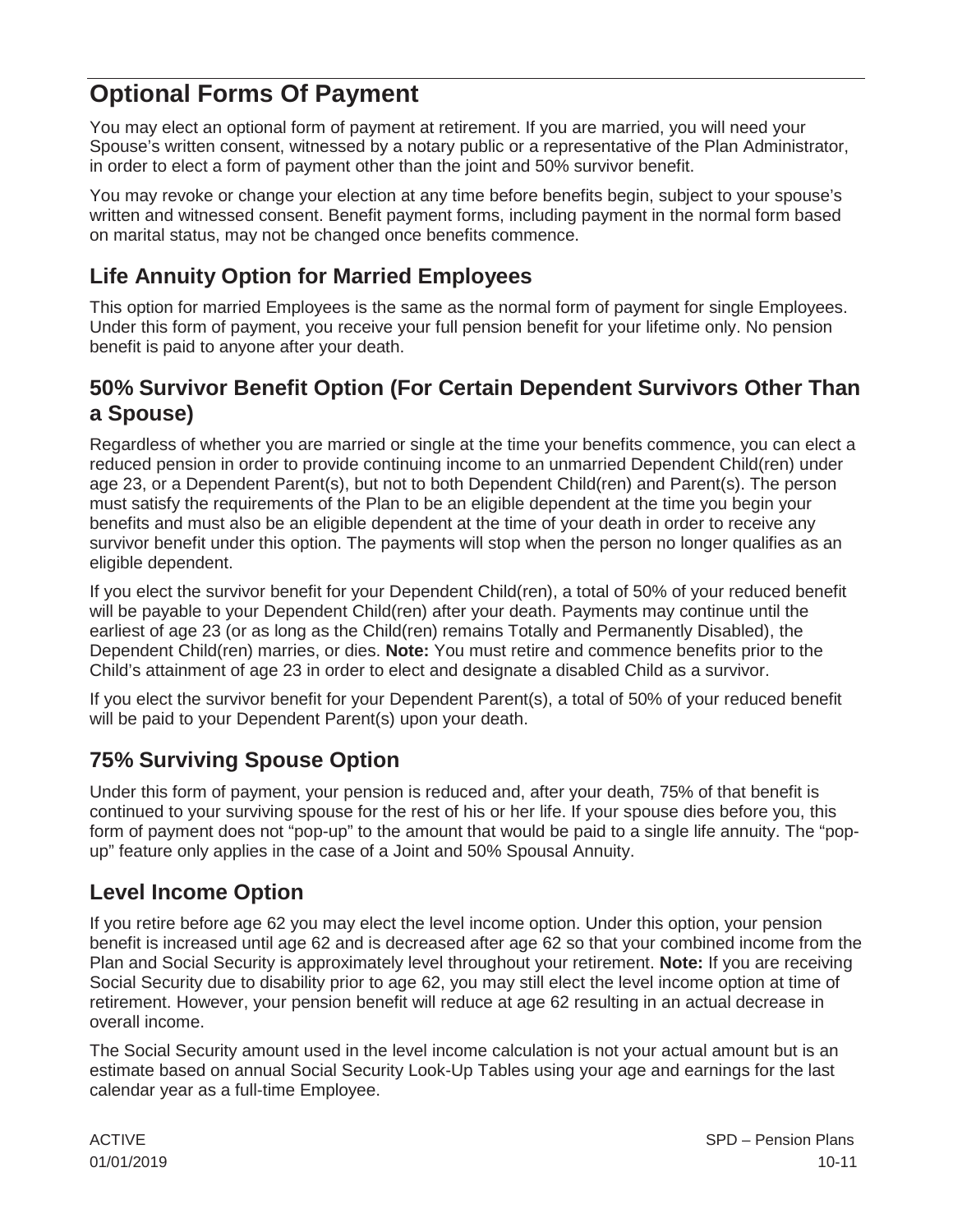If you elect the level income option, the 50% survivor's benefit will be based on the pension amount before adjustment for this option.

The level income option is not available with the 75% surviving spouse coverage.

## **Note Regarding Social Security**

Social Security retirement benefits are in addition to benefits paid from the Plan and are not affected by benefits paid or payable from the Plan. Social Security provides retirement benefits to you and your eligible Spouse based on earnings covered under the law. The retirement age for full Social Security benefits is based on the year you were born. If you were born before 1938, full Social Security retirement benefits can start at age 65. For Employees born after 1937, the age for unreduced Social Security benefits will gradually increase from age 65 to age 67. Ultimately, for Employees born after 1959, full Social Security benefits will not become payable until age 67. Reduced benefits are available as early as age 62. You should consult with the Social Security Administration to determine the age at which you may receive full benefits. Social Security Disability benefits may also be provided to you and eligible family members.

Please remember that Social Security benefits are not paid automatically; you must apply for them in all cases. To get more information about the law and your personal status under it, contact your local Social Security office. You can also access the Social Security Administration's website at www.ssa.gov.

## **If You Become Disabled While Participating In The Plan**

While an active employee, if you become disabled and qualify for benefits under the Company's Long-Term Disability plan, you will continue to accrue Pension Service Credit under the Plan just as if you had continued working. You cannot receive a disability benefit under the Long-Term Disability plan and a retirement benefit under this Plan at the same time unless you are age 70  $\frac{1}{2}$  or older. While you continue to be totally disabled, your earnings will remain the same as they were when you became disabled.

For information on how your average monthly Eligible Earnings are calculated, refer to "Calculating Your Earnings Used for Pension Benefits."

Employee contributions to the Plan will be waived during the period of an approved Long-Term Disability.

Options to consider while you remain on approved Long-Term Disability:

- Once you reach pension eligibility you may retire under the same conditions as any other participant.
- Unless you are both age 70  $\frac{1}{2}$  or older and an active employee at the time you become disabled, Long-Term Disability benefits will stop once pension benefits commence.

Refer to the Disability SPD or contact the Benefit Plans Office for additional information.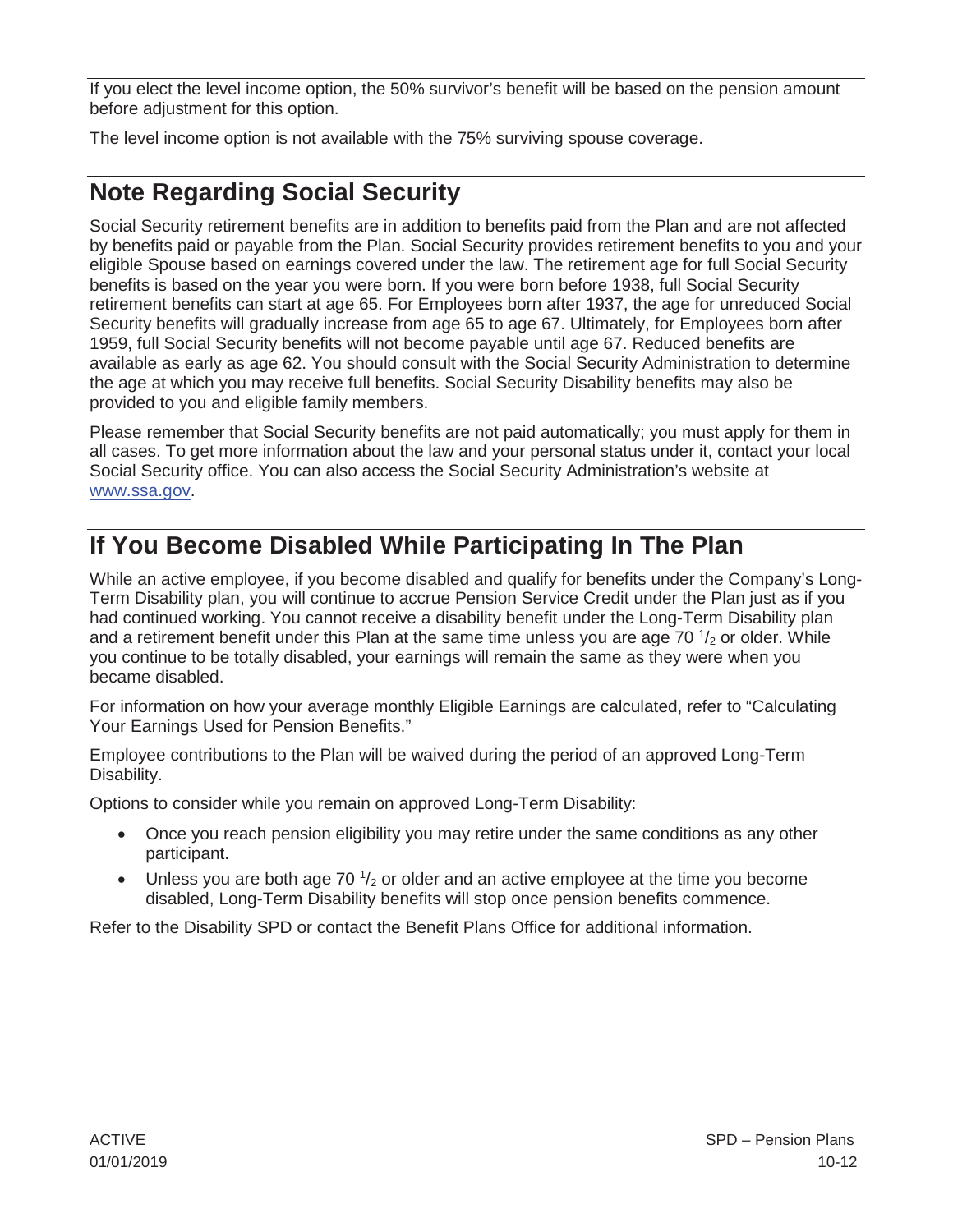# **If You Die While Employed**

If you die while employed and have completed at least five years of Company Service, the Y-12 Plan will pay a benefit to your surviving Spouse, "Dependent Child," or "Dependent Parent." The timing and amount of this benefit will depend on your Pension Service Credit at the time of death.

If you die after completing five years but before 10 years of Pension Service Credit, the survivor benefit is payable the first day of the month following the date you would have reached age 65. The benefit is a monthly income equal to 50% of the benefit you would have received had you terminated employment on the date of your death, and elected to receive your benefit at age 65 in the joint and 50% survivor form of payment. Your survivor can elect to receive reduced benefits as early as the date you would have reached age 50. The reduction will be 6  $\frac{2}{3}$ % for each year before age 65, for up to three years, plus 5% for each year before age 62 that benefits begin.

If you die after completing 10 years of Pension Service Credit, the survivor benefit is payable immediately regardless of your age at the time of your death. The benefit is a monthly income equal to 50% of the pension you would have received if you had retired on the date of your death and elected a life only annuity. If your survivor is a younger Spouse, the benefit will be reduced  $1/2\%$  for each full year more than five years that your Spouse is younger than you. However, in no event will the survivor benefit be reduced to less than 25% of your full pension, calculated using your average earnings and service at your death.

The benefit will be paid to your Spouse for the rest of his or her life. If you are an active Employee and not married when you die, the survivor benefit will be paid in equal shares to your unmarried Dependent Child(ren) until age 23 (or as long as a Child(ren) remains Totally and Permanently Disabled). If you have no Dependent Child(ren), then the benefit will be paid in equal shares to your Dependent Parent(s) for life.

If you have no Spouse, Dependent Children, or Dependent Parents a survivor benefit is not payable. However, if you made participant contributions to the Plan, the contributions plus interest payable as provided in the Y-12 Plan will be paid to your estate.

Any benefit being paid to a "Dependent Child" or "Dependent Parent" cannot be transferred to someone else when the Child or Parent no longer qualifies for it. However, if a Spouse dies while receiving the survivor benefit, the Spouse's benefit will continue in equal shares to any of your unmarried Dependent Child(ren) under age 23 (or as long as a Child remains Totally and Permanently Disabled).

#### **Pre-Retirement Spouse's Benefit (If you die as a terminated and vested participant)**

If you leave the Company with vested benefits (that is, you had at least five years of Credited Service) and you die before plan payments begin, your Spouse is eligible to receive a pre-retirement pension benefit equal to 50% of the benefit you would have received under the joint and 50% survivor benefit. Your Spouse will be eligible only if married to you at least one year at the time of your death. If you have no Spouse or you have not been married at least one year at time of your death, no survivor benefit is payable. However, if you made participant contributions to the Plan, the contributions plus interest payable as provided in the Y-12 Plan will be paid to your estate.

If you die after age 50, payments may begin the month following your death. If you die before age 50, payments may begin the month following the date you would have reached age 50.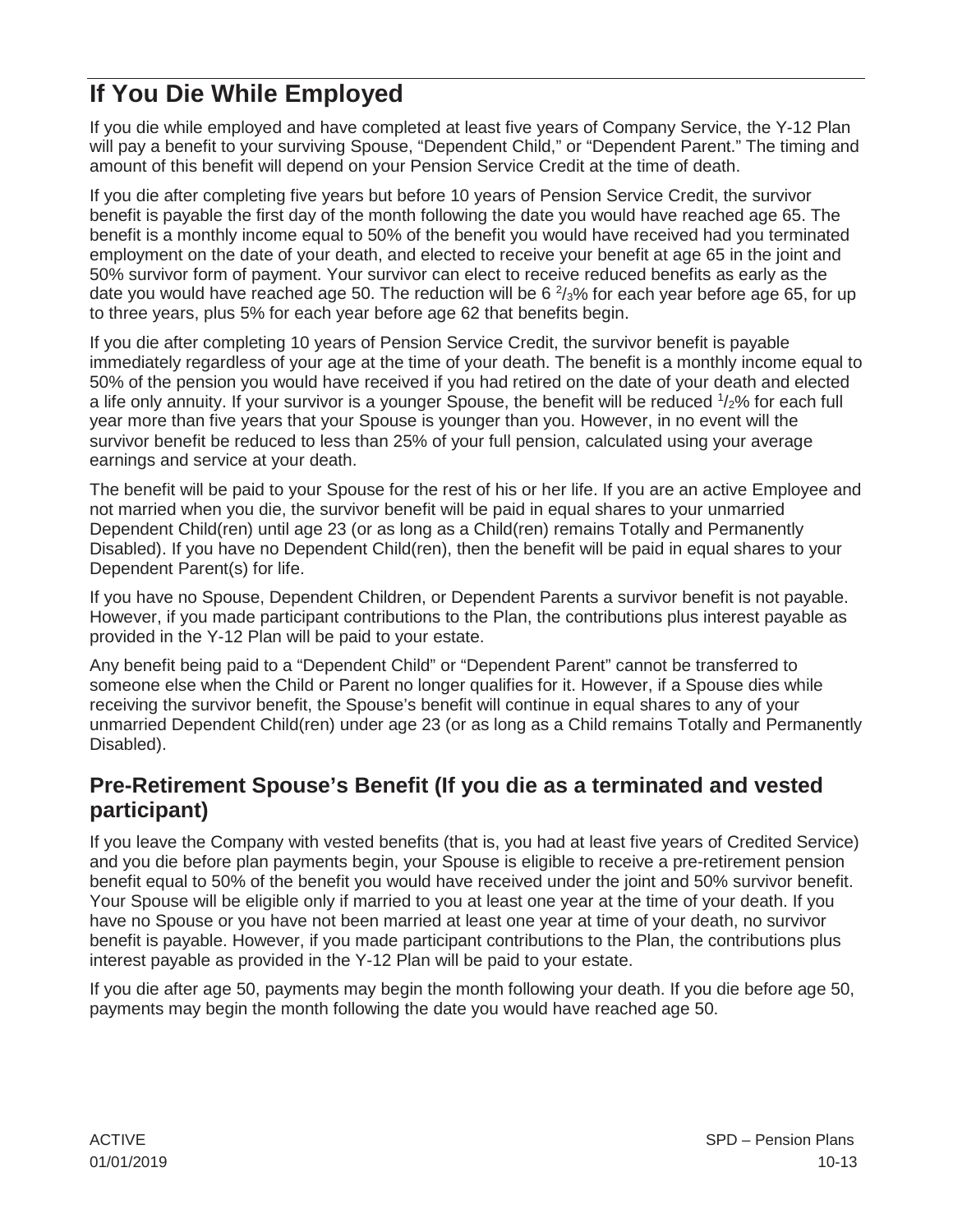### **If You Leave Employment Before You Are Eligible For A Full Or Reduced Pension Benefit**

If you are no longer an Employee of the Company for any reason after completing at least five years of Credited Service, you are "vested." Being vested means you have a non-forfeitable right to receive a pension benefit, but not any other retirement benefits, including retiree medical. You are always vested in your contributions and the interest payable as provided in the Y-12 Plan on those contributions.

Refer to the **When You Can Retire** section for additional information on full or reduced pension benefits.

Further discussion follows on Credited Service and Severance from Service.

### **Benefit Amount**

The amount of your vested pension payable at age 65 (Normal Retirement age) depends on your average monthly Eligible Earnings, your total Pension Service Credit at the time you leave the Company, and your age at the time you want your pension payments to begin. The three formulas described previously are used to calculate your pension benefit, but with these differences:

- The flat amount of \$18 per month under the minimum formula will be multiplied by a "service" fraction." This fraction is your actual years of Pension Service Credit divided by your years of Pension Service Credit that you would have received if you continued employment with the Company until age 65.
- If your vested benefit is calculated using the minimum formula and you have less than 10 years of Pension Service Credit, that part of the formula using 10% of your average monthly Eligible Earnings will be reduced by 1% for each full year less than 10.

### **Payment of Benefits**

Vested benefits normally become payable at age 65. However, you can elect to receive a reduced benefit as early as age 50, but the benefit will be calculated as described in this section, and not as an Early Retirement benefit. The amount of the reduction will depend on how many years before age 65 you elect to begin benefits. The vested benefit reduction is 5% for each year before age 62 and 6  $\frac{2}{3}$ % for each year from age 62 to 65. For example, if you leave the Company and begin receiving your pension at age 60, your benefit will be reduced 30%; that is 20% for three years between 62 and 65  $(6 \frac{2}{3}\% \times 3)$  plus 10% for two years (age 60 and 61 or 5%  $\times$  2).

Your vested benefit will commence effective the first of the month following receipt of your written request. If you are married at the time of your request, your benefit will automatically be paid as a joint and 50% survivor benefit, unless you elect otherwise and your spouse's written consent is witnessed by a notary public or representative of the Plan Administrator. If your benefit is paid in the joint and 50% survivor form, your benefit will be reduced.

You may also elect a joint and 75% survivor benefit, which will be actuarially reduced based on applicable mortality and interest rates as specified by the Internal Revenue Code.

### **Forfeiture of Benefits**

If your employment terminates before you have completed five years of Credited Service, you will forfeit your right to any pension plan benefits.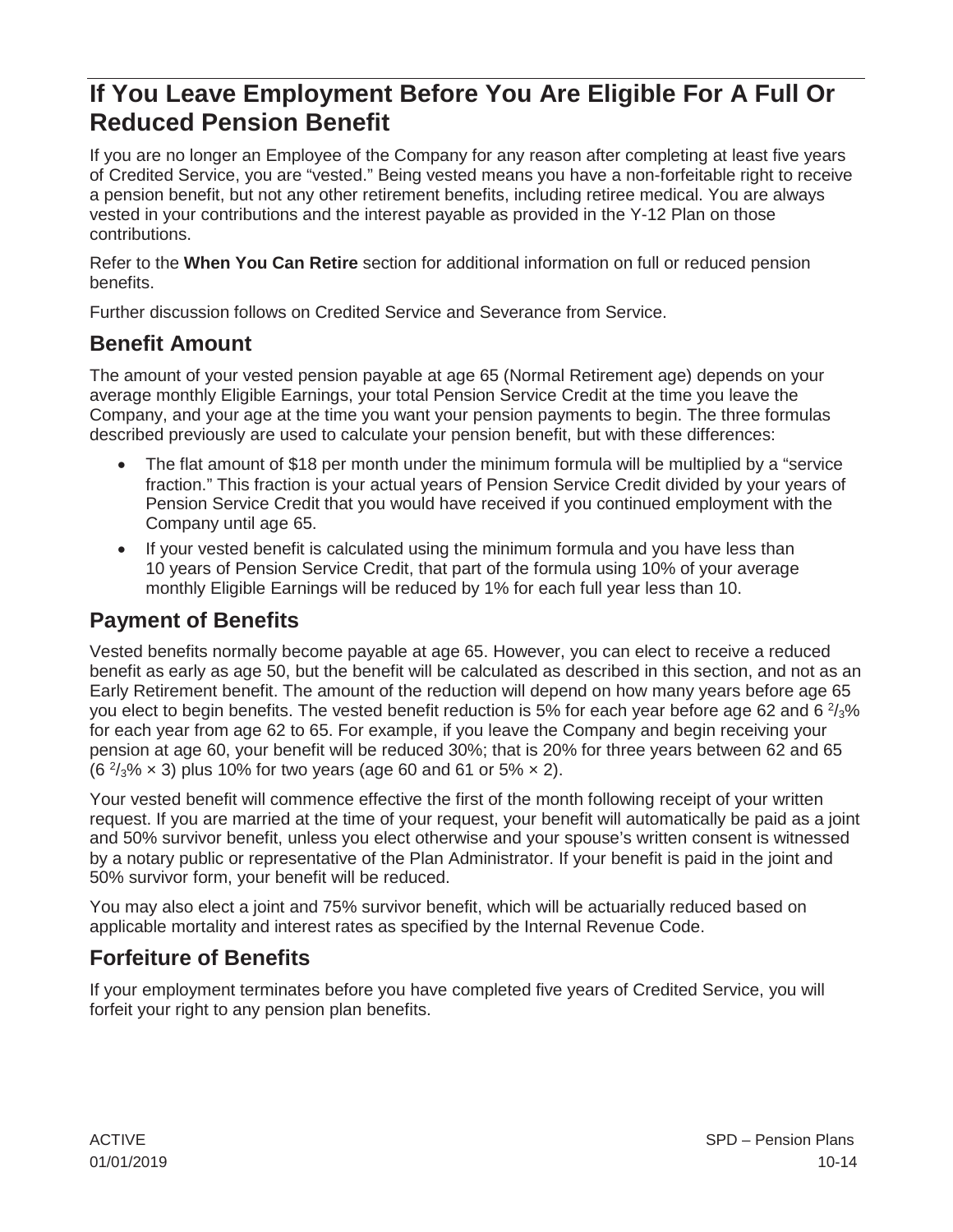### **Credited Service And Severance From Service**

Credited Service (as defined in the Glossary) generally means the time you work for the Company (or a prior Management and Operating Contractor that sponsored the Plan). It may also include time with entities which are related to the Company (or a prior Management and Operating Contractor) or as a Leased Employee. However, that Credited Service does not count for purposes of determining the amount of your benefit, and therefore does not add to your Pension Service Credit.

A severance from service occurs:

- The day you quit, retire, are discharged, or die
- One year after your first day of absence due to layoff, or, if earlier, the first day after recall if you fail to return to work
- One vear after your first day of absence while on an approved leave, or, if earlier, the first day after the final day of leave if you fail to return to work

If you are reemployed within one year of your date of severance and you were vested at the time of termination, you will receive Credited Service and Company Service for your period of severance, and your prior service will be restored.

In general, if you are reemployed more than one year after your date of severance and you were vested as of that date, your *prior* Credited Service and Company Service will be restored automatically upon reemployment, regardless of your period of severance. You will not earn Credited Service or Company Service during a period of severance lasting one year or more. In no instance will Pension Service Credit be granted during a period of severance.

### **Re-Employment**

### **Returning to Work after Terminating with a Vested Benefit**

If you terminate employment with the Company (or prior Management and Operating Contractor) with a vested pension benefit and subsequently return to work with the Company as an Employee, you will reenter the Y-12 Plan and begin accruing additional benefits, unless you received a lump sum payment of your vested accrued benefit. Should you return to work, your Pension Service Credit will be adjusted to include both prior and current service.

**Note:** Returning to work after accruing a vested benefit allows you to continue participation in the Y-12 Plan unless you received a lump sum payment of your vested accrued benefit. During your period of reemployment you may participate in other benefit plans such as the savings plan, medical, dental, vision, disability, and life insurance plans in accordance with the terms of those plans for active Employees. However, you are not eligible to continue medical, dental, vision, and life insurance benefits upon your future retirement.

#### **Returning to Work after Retirement**

If you have been receiving pension payments and return to work for the Company as an Employee, your benefit will be suspended during your period of reemployment, or until your work schedule is such that you are not subject to a benefit suspension.

**Note:** This does not apply to Ad Hoc Employees that work 7 shifts or less in a month, or if you are age 70 ½.

Your benefits will be suspended for any month in which you receive payment from the Company for one or more hours of service performed on each of eight or more days (or separate work shifts). When pension payments begin again, they will be adjusted to reflect your additional service and earnings after returning to work following the retirement.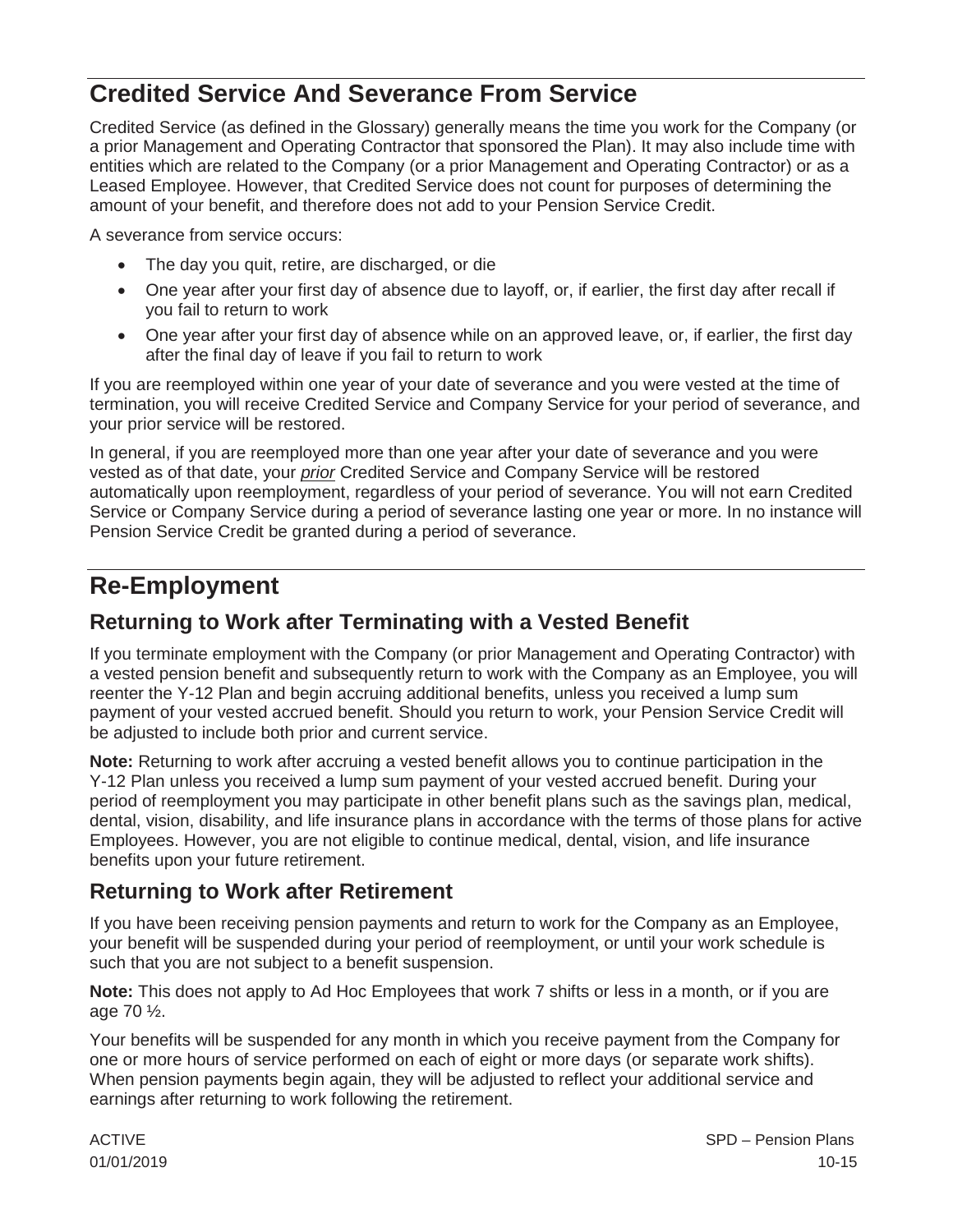If you expect to return to work after you retire or there is any understanding that you will come back to work for the Company in any capacity, your retirement will not be considered a bona fide retirement that allows you to commence a retirement benefit under IRS requirements. Thus, the Company will request information when you apply for benefits to ensure you have a bona fide retirement.

If you have had a bona fide retirement and commenced benefits then consider returning to active service, you should contact the Benefit Plans Office to make a determination concerning whether your return to work may cause your benefit to be suspended.

# **If You Retire From A Pantex Plan**

### **Pantex Non-Bargaining Plan**

The Pantex NB Plan provides benefits to Employees who are not represented by a bargaining unit and were hired prior to February 19, 2012, unless otherwise noted in this section. Only Pension Service Credit on or after October 1, 1991, is eligible for benefit accrual purposes under the current formula in this Plan. The amount of the benefit for participation on or after October 1, 1991, is equal to 1.3% of your Final Average Earnings (for explanation, see later in this section **Calculate Your Earnings for Pantex Plan Benefits**) multiplied by your years of Pension Service Credit (only service since October 1, 1991, while you were an active member in the eligible class). Employees with service prior to October 1, 1991, who participated in the Mason & Hanger-Silas Mason Co., Inc. Retirement Plan for Non-Bargaining Employees at Pantex Plant or the Mason & Hanger-Silas Mason Co., Inc. Retirement Plan for Non-Bargaining Employees at United States Government Owned Plants (the "Prior Plan(s)") may have an additional benefit. In no event will the Prior Plan(s) benefit be less than your required contributions plus the interest payable as provided in the Prior Plan.

If you were not 100% vested in your accrued benefit as of February 19, 2012 (date of closure), your accrued benefit was frozen and you became eligible for the EDC. Your Credited Service and pay after February 19, 2012, are not recognized for purposes of Final Average Earnings or benefit accruals, but Credited Service after date of closure will continue to count for vesting purposes.

You are vested in the Pantex NB Plan after five years as an Employee, and are always vested in your own contributions and interest as payable in the Plan.

If you were hired, rehired, or transferred from a bargaining unit employee classification on or after February 20, 2012, you are not eligible to participate in the Pantex NB Plan.

Employee contributions resumed after December 31, 2014, as detailed below:

|                                   | Required      |                         |
|-----------------------------------|---------------|-------------------------|
| <b>Employment Classification:</b> | Contribution: | <b>Effective Date:</b>  |
| Non-Bargaining Employees          | $2.0\%$       | $1/1/2015 - 12/31/2015$ |
| Non-Bargaining Employees          | $1.0\%$       | $1/1/2016 -$ Ongoing    |

Contributions are required to receive Pension Service Credit which is used in the pension calculation. If you are on an unpaid leave of absence, other than qualified military service leave, your period of absence will not count as Pension Service Credit and your Pension Service Credit will be adjusted for the period of leave. See the earlier section, Service and Earnings During Military Service Leave, for details on how Pension Service is calculated for a period of a qualified military service leave.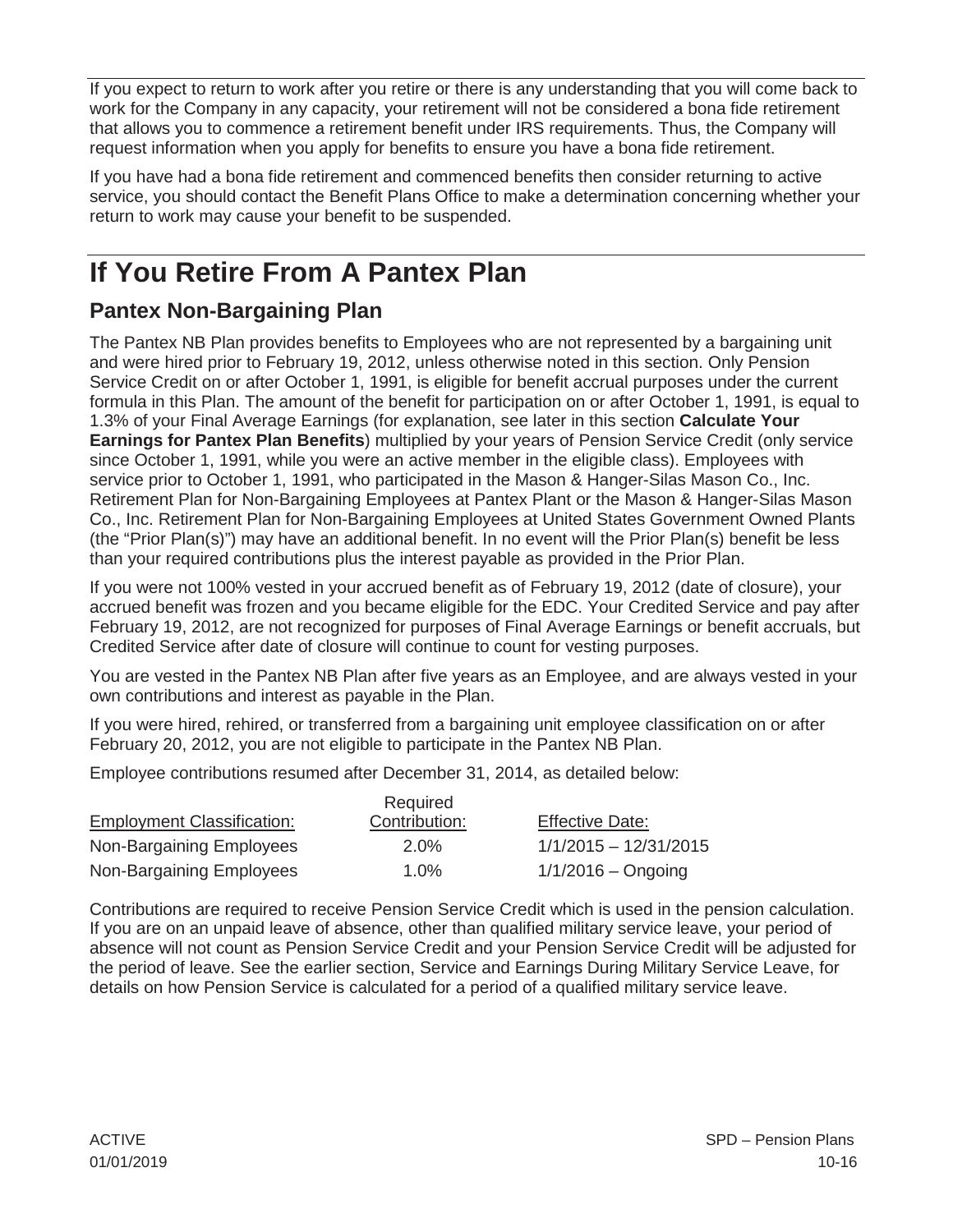### **MTC Plan**

The MTC Plan provides benefits to Employees who are members of the eligible class hired prior to January 1, 2016 (date of closure), as defined by the MTC collective bargaining agreement. Participants will continue to accrue benefits under the MTC Plan as long as they remain in the eligible class. Only MTC Plan participation after March 1, 1993, is considered when determining dates of participation in the MTC Plan for calculating accrued benefits. For that period of participation you will accrue a benefit equal to 1.3% of Final Average Earnings (for explanation, see **Calculate Your Earnings for Pantex Plan Benefits**) times your years of Pension Service Credit (only counting service as an active member in an eligible class) on or after March 1, 1993.

If you were covered by the MTC Plan prior to March 1, 1993, and made the required contributions, you may also be due a benefit under the contributory portion of the MTC Plan. In no event will the benefit under the contributory portion of the MTC Plan be less than your required contributions plus the required interest payable under the plan.

You are vested in the MTC Plan after five years as an Employee, and are always vested in your own contributions.

If you were hired, rehired, or transferred from a non MTC employee classification on or after January 1, 2016, you are not eligible to participate in the MTC Plan.

### **PGU Plan**

The PGU Plan provides benefits to Employees who are members of the eligible class who were hired, transferred, or who accepted employment with the Company prior to March 18, 2002 (date of closure), and did not opt out of the PGU Plan prior to January 1, 2003.

Only PGU Plan participation after June 1, 1994, is considered when determining Pension Service Credit in the PGU Plan for calculating accrued benefits. For that period you will accrue a benefit equal to 1.5% of Final Average Earnings (for explanation, see **Calculate Your Earnings for Pantex Plan Benefits**) times your Years of Pension Service Credit on or after June 1, 1994, provided you: (1) did not decline participation in the Plan, (2) are not eligible for an enhanced matching contribution in a 401(k) plan, and (3) you were credited with an hour of service in the eligible class as an active member on or after March 18, 2002.

If you were credited with an hour of service as an active member in the eligible class on or after June 1, 1994, and continued participation in the PGU Plan, you will accrue a benefit for that period of participation equal to 1.5% of Final Average Earnings times your years of Pension Service Credit under the PGU Plan.

If you were credited with an hour of service as an active member in the eligible class on or after June 1, 1994, and declined continued participation in the PGU Plan as of March 18, 2002, you will accrue a benefit equal to 1.5% of Final Average Earnings times your years of Pension Service Credit under the PGU Plan for Pension Service Credit between June 1, 1994, and March 17, 2002.

You are vested in the PGU Plan after five years as an Employee, and you are always vested in your own contributions.

In no event will the Prior Plan benefit be less than your required contributions plus the required interest payable under the plan.

If you were hired, rehired, or transferred from a non PGU employee classification on or after March 18, 2002, you are not eligible to participate in the PGU Plan.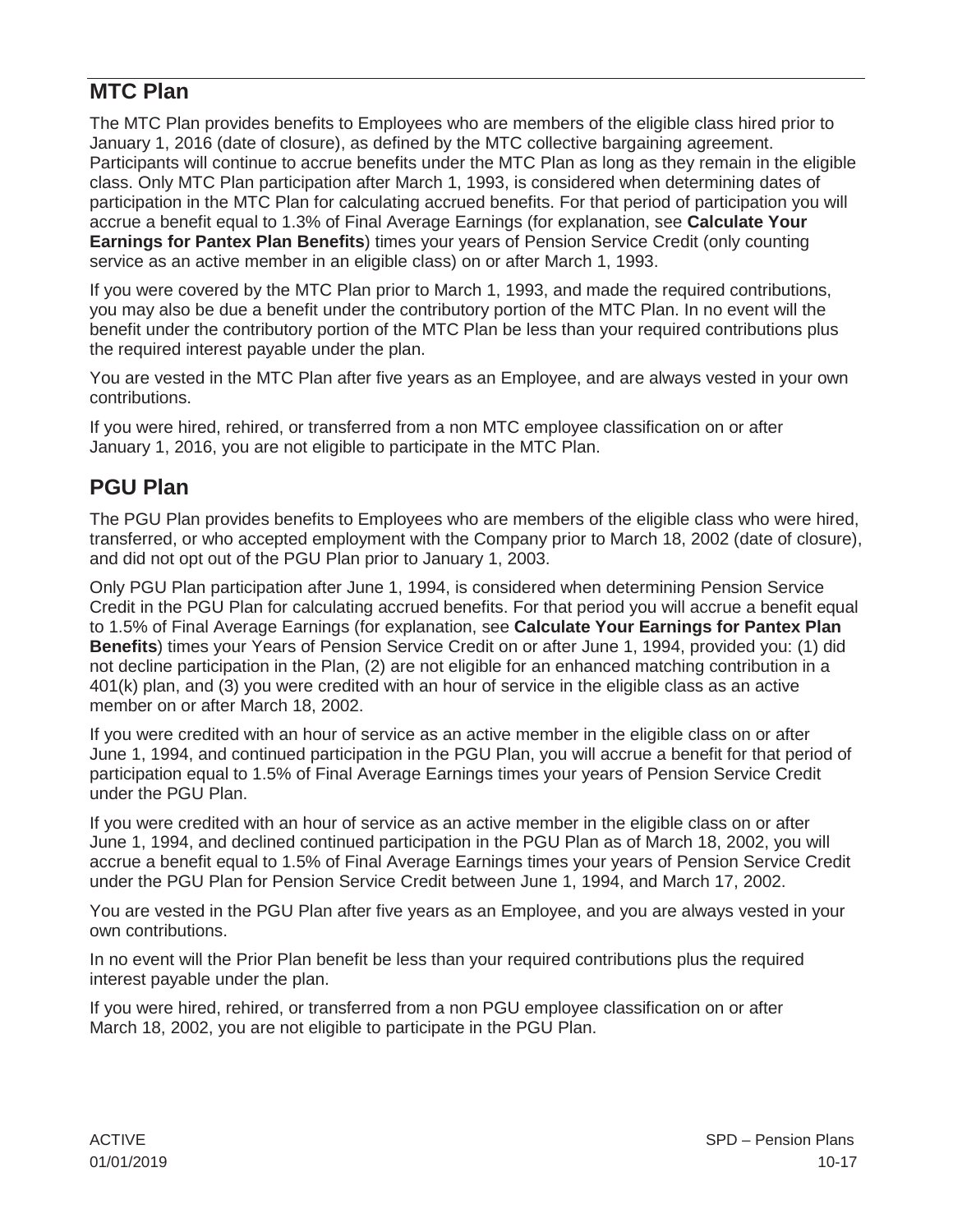## **Calculating Your Service for Pantex Plan Benefits**

Your Credited Service determines your vested interest in the Plan(s) benefit; your Company Service determines your eligibility for Early Retirement. If you change jobs and are eligible to participate in another Pantex Plan which covers the new job (prior to plan closure dates), your Pension Service Credit for each Plan only includes the time you work in a job covered by that Plan.

If you remain an Employee but change employee classification and are not accruing plan benefits because the new classification is not covered by the Plan, you will be credited with a partial year of Credited Service for the portion of the 12-month period you were employed in a classification covered by the Plan.

# **Calculating Your Earnings for Pantex Plan Benefits**

The amount of your benefit is based on Plan Pension Service Credit and Eligible Earnings that are paid to you in the calendar year. Your Eligible Earnings over a period are averaged and your benefit is then calculated using your Final Average Earnings. The Glossary describes the definitions of "Eligible Earnings" in each Pantex Plan and also how Final Average Earnings are calculated for each Pantex Plan.

If the Employee terminates on or after December  $15<sup>th</sup>$  of a calendar year, the Employee's Eligible Earnings in that year will be counted in determining Final Average Earnings if higher than earnings for a previous eligible year.

# **When You Can Retire**

You cannot begin to receive pension benefits until you have terminated employment and have a bona fide retirement unless you are age 70  $\frac{1}{2}$ . If you expect to return to work after you retire or there is any understanding that you will come back to work for the Company in any capacity, your retirement will not be considered a bona fide retirement that allows you to commence a retirement benefit under IRS requirements. Thus, the Company will request information when you apply for benefits to ensure you have a bona fide retirement.

### **Reemployment after Retirement**

If you retire and subsequently return to work, your benefit will not be suspended as long as you had a bona fide retirement before returning to work. When you again retire, your benefit will not be increased if your second period of service was not covered under the Plan for benefit accrual purposes.

### **Pantex Non-Bargaining Plan and MTC Plan Retirement Eligibility**

You can retire with a **full** (unreduced) pension benefit upon retirement on or after reaching your Normal Retirement age (age 65).

You can retire with a **reduced** early retirement pension benefit beginning as early as age 55 if on your termination date, you have attained at least 120 one-month periods of service in the Pantex NB Plan or 10 years of service in the MTC Plan. You are credited with a year of service in the MTC Plan for each 12-month period (based on your date of hire) in which you are credited with at least 1,000 hours of service.

If you meet the age and service requirements and begin your pension prior to age 65, your pension benefit will be reduced by 2.5% for each year (and pro-rated for a partial year) that benefits commence prior to your normal retirement age. The reduction will not apply if, when you retire, you are classified as a "Firefighter, Motor Pump Operator, or Firefighter/Paramedic who is a responder." In that case you will receive the amount of your accrued benefit without reduction for commencement before age 65 if you otherwise meet the age and service requirements for Early Retirement.

ACTIVE **SPD** – Pension Plans 01/01/2019 10-18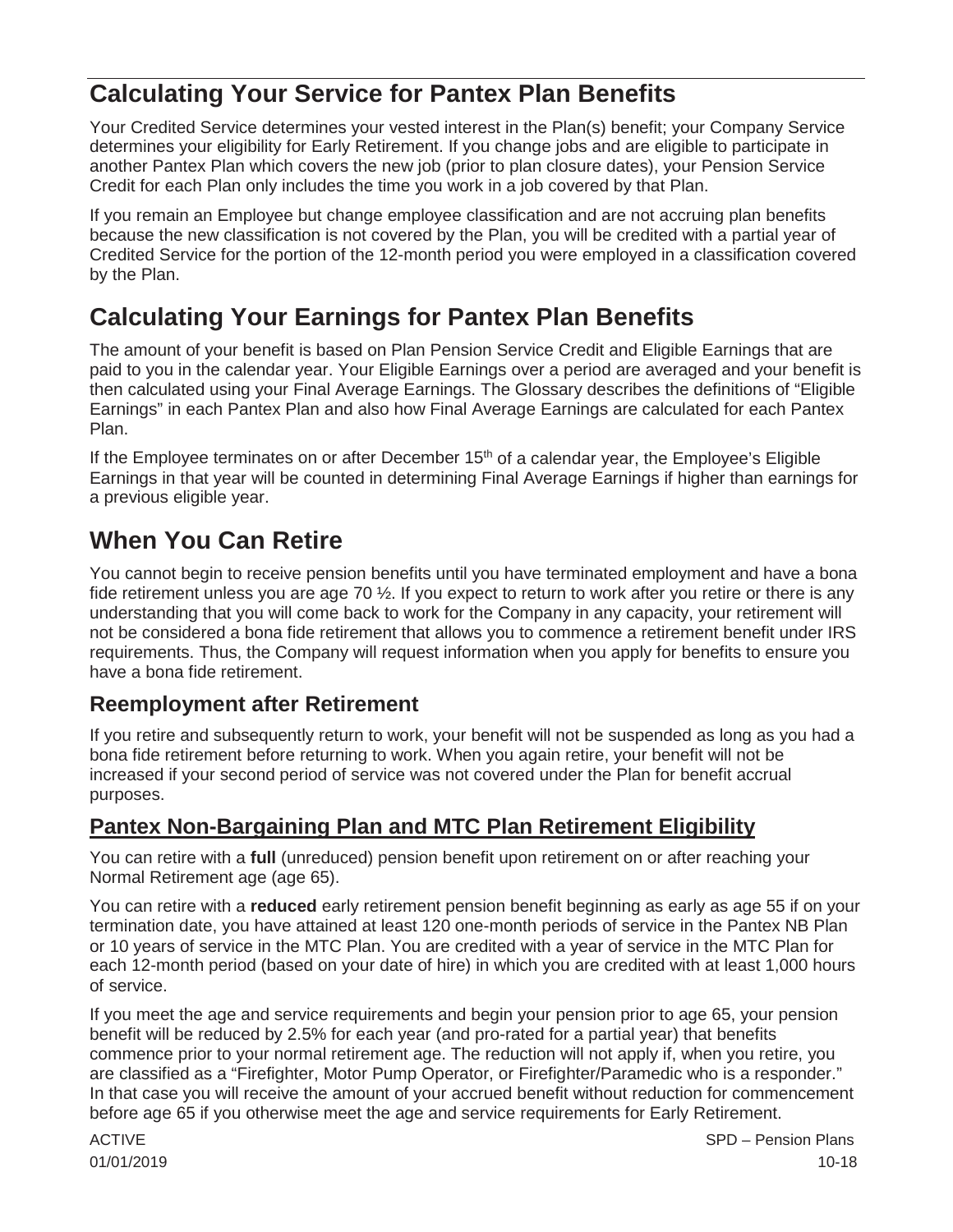If you leave the Company for any reason after completing at least five years of Credited Service, you are "vested." Being vested means you have a non-forfeitable right to receive a pension benefit, but not any other retirement benefits, including retiree medical. You are always vested in your contributions and interest payable as provided by the plans. At age 65, you can commence a full pension benefit. Between ages 55–64, you can commence a reduced pension benefit if you have at least 120 one-month periods of service.

### **PGU Plan Retirement Eligibility**

You can retire with a **full** (unreduced) pension benefit on or after reaching your Normal Retirement age (age 65). You can also retire with a **full** (unreduced) pension at age 55 or later and before age 65 if you have attained at least 10 years of service as of your termination date. You are credited with a year of service for each 12-month period (based on your date of hire) in which you are credited with at least 1,000 hours of service.

If you do not meet the requirements above for an unreduced benefit at the time you terminate employment but are vested in your benefit, you may commence a reduced benefit as early as age 55. Your pension benefit will be reduced by 2.5% for each year (and pro-rated for a partial year) that benefits commence prior to your Normal Retirement age. There is no reduction if you wait to commence the pension benefit at age 65.

### **Working Past Your Normal Retirement Age**

If you continue working after age 65 and are still participating in either the Pantex MTC or PGU Pension Plans, you will continue to earn Pension Service Credit and have your earnings counted for pension benefit purposes until you actually retire. An active Employee who has attained age 70 ½ may commence a pension benefit while continuing employment. This benefit is payable beginning with the earlier of the month following the month in which you retire, or April 1 following the calendar year during which you reach age 70 ½. This benefit will be recalculated annually at the anniversary of the pension commencement date to reflect additional service and earnings. The amount of the benefit at late retirement generally will not be less than the Normal Retirement benefit adjusted on an actuarial basis as of the date of actual retirement. A final benefit calculation will be made upon termination of employment.

If you continue working after age 65 and are participating in the Pantex Non-Bargaining Plan, you will continue to earn Pension Service Credit and have your earnings counted for benefit purposes until you actually retire. An active Employee who has attained age 70 ½ may commence a pension benefit while continuing employment. This benefit is payable beginning with the earlier of the month following the month in which you retire, or the month following the month in which you attain age 70 ½. This benefit will be recalculated annually at the anniversary of the pension commencement date to reflect additional service and earnings. The amount of the benefit at late retirement generally will not be less than the Normal Retirement benefit adjusted on an actuarial basis as of the date of actual retirement. A final benefit calculation will be made upon termination of employment.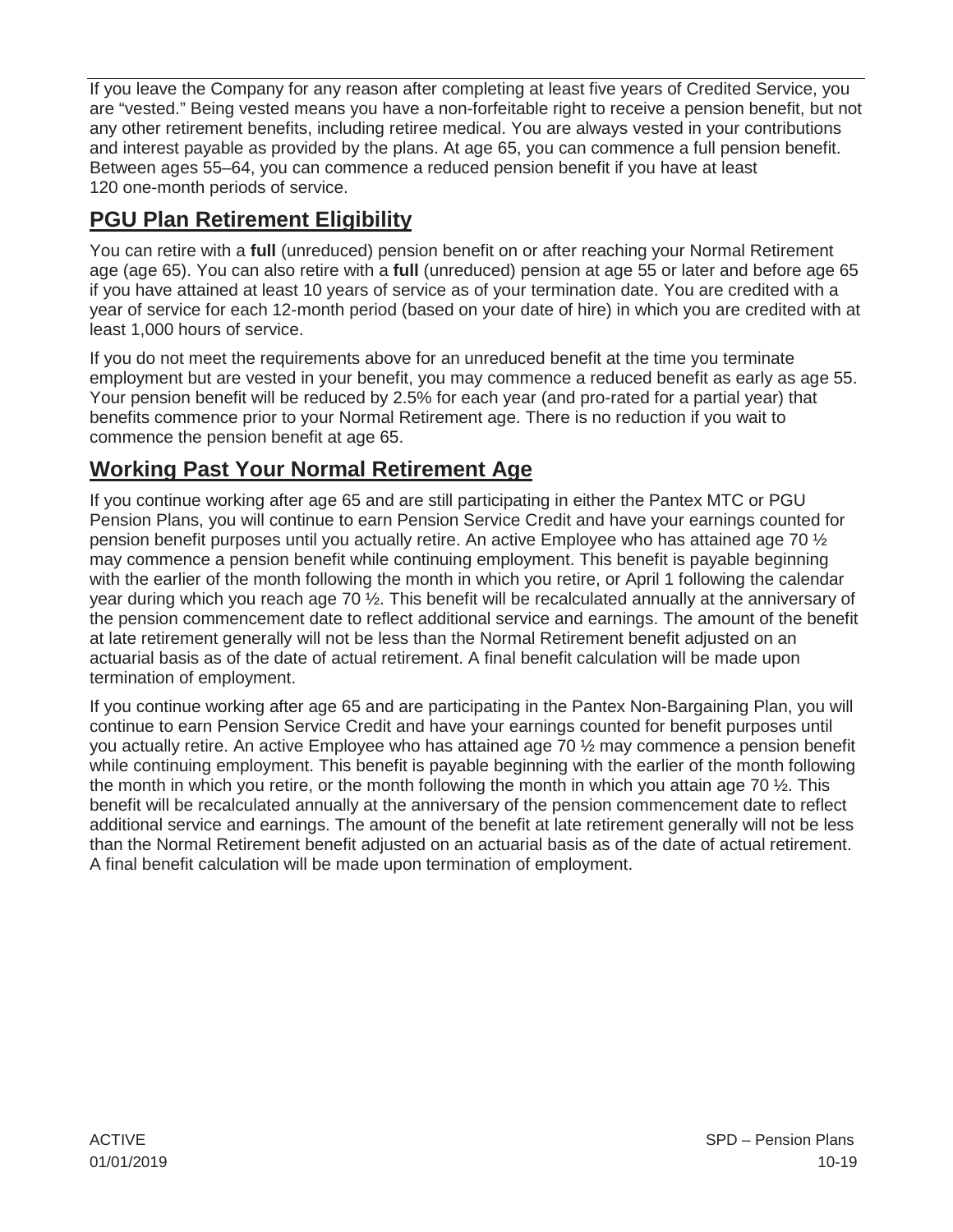### **Withdrawal of Your Contributions to Prior Plan(s) Before Commencing Retirement Benefit**

The Pantex Plans required Employee contributions for periods of time until the following dates:

- Non-Bargaining plan required contributions until October 1, 1991, and permitted them until January 1, 1992;
- MTC Plan required contributions until March 1, 1993; and
- PGU Plan required contributions until June 1, 1994.

Pension benefits associated with these prior contributory periods are referred to as the Prior Plan(s) contributions. You may be able to withdraw your contributions to the Prior Plan(s) under certain circumstances which are outlined below.

For the Non-Bargaining Plan, if you made contributions under the Prior Non-Bargaining Plan (prior to January 1, 1992, and participated in the Non-Bargaining Plan), and you terminate service prior to Early Retirement age, you may elect to either (1) leave your Prior Plan contributions in the Plan until your Normal Retirement Date, or (2) withdraw your Prior Plans contributions before your Early or Normal Retirement date. If you elect to leave your Prior Plan contributions in the Non-Bargaining Plan, you may change this election and elect to withdraw your Prior Plan contributions prior to reaching age 55. Once you reach age 55, you cannot withdraw your Prior Plan contributions and interest out of the Non-Bargaining Plan until your Normal Retirement date.

For the PGU and MTC Plans, if you made Prior Plans contributions prior to the dates noted above, and you terminate service prior to Early Retirement age, you may elect to either (1) leave your Prior Plans contributions in the Plans until your Normal Retirement date, or (2) withdraw your Prior Plans contributions before your Early (or Normal) Retirement date. If you were hired prior to January 1, 1987, you can withdraw your Prior Plans contributions at any time after termination of employment prior to starting your monthly annuity. If you were hired after January 1, 1987, and you elect to leave your Prior Plans contributions in the Plans, you may change this election and elect to withdraw such contributions prior to reaching Early Retirement age, but once you reach Early Retirement age, you cannot withdraw your Prior Plans contributions.

A special rule applies for the PGU and the MTC Plans for persons who were active participants in the Plans prior to April 25, 1964. In that case, if you are an active participant in the Plan and you were an active participant in the Plan prior to April 25, 1964, you may elect to withdraw your Prior Plans contributions plus interest at any time. The portion of your accrued pension attributable to your Prior Plans contributions will be canceled. However, the portion of your accrued pension attributable to Employer contributions will not be affected by the withdrawal. You will remain a participant in the Plan, but no additional benefits will be credited to you for one year. Prior to your termination or retirement, you may repay the amount withdrawn in a lump sum together with interest, from the date your withdrawal was made to the date of repayment, and your benefit provided by your Prior Plans contributions will be restored.

Your pension benefit under the Pantex Plans will be reduced to reflect any withdrawal of your Prior Plan contributions prior to starting your benefit. Your Spouse's consent is required to make a withdrawal. If your Prior Plans contributions were more than \$1,000 and you are married, your Spouse must provide written consent to any early withdrawal of the Prior Plans Contributions. Such consent must be notarized and the consent must acknowledge the effect of the election upon the Spouse.

If you elect to leave Prior Plans contributions in the Pantex Plans, such contributions and their accrued interest will be included in the calculation of your accrued benefit at your Normal Retirement date.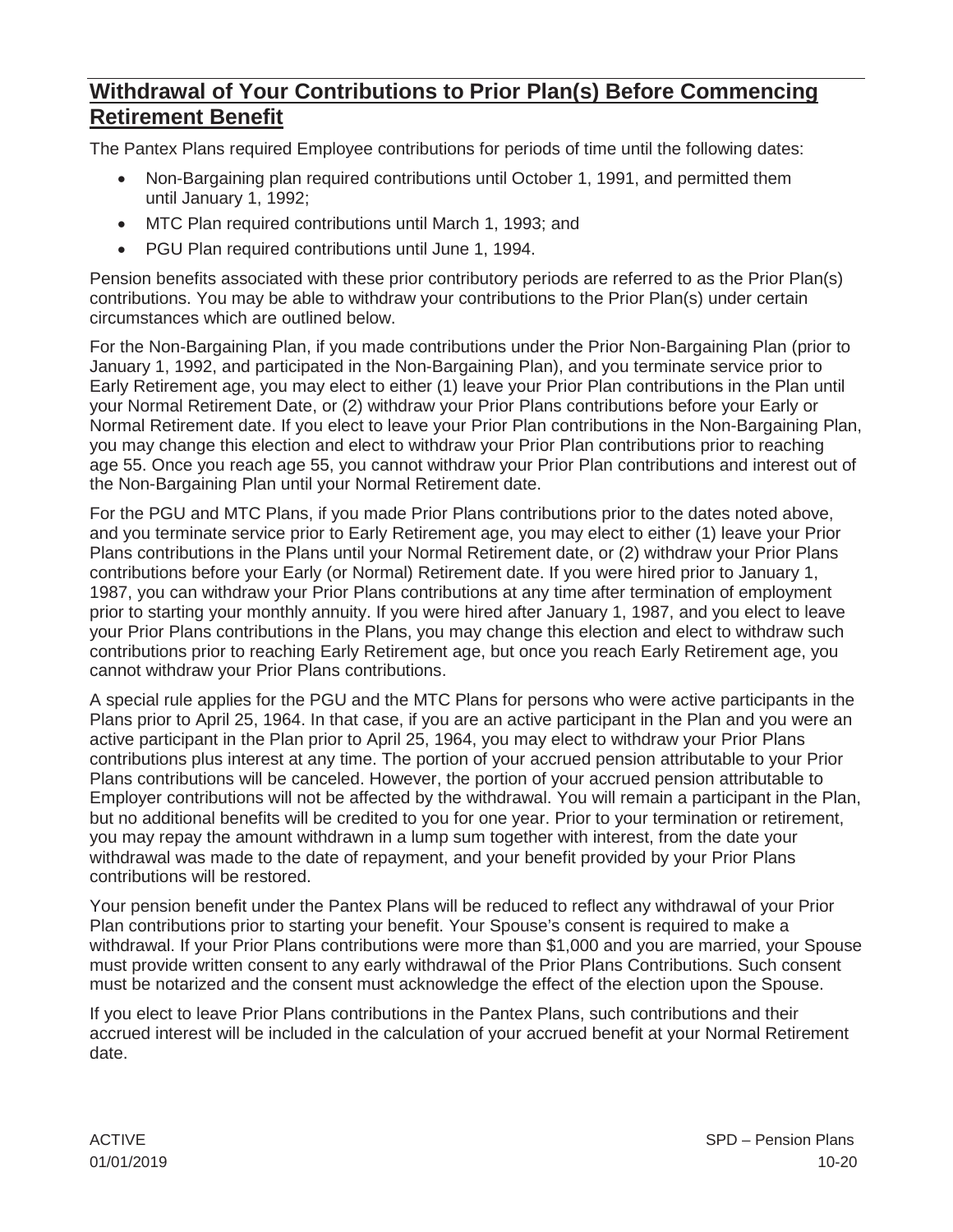# **Normal Forms of Payment of Pantex Pension Plans**

### **For Married Employees**

Qualified Joint and Survivor Annuity: If you are married on your commencement date, the regular form of payment will be paid under the joint and 50% survivor option. Under this form of payment, your normal pension is reduced and, after your death 50% of your benefit is continued to your surviving spouse for the remainder of his or her life. This option may be waived in favor of an Alternative Benefit Payment Option with written and witnessed or notarized consent of your spouse.

### **For Single Employees**

If you are single, the normal form of payment is a single life annuity providing benefits only for your life. Under this form of payment, your benefit is more than if you had a survivor. After your death, no benefits are paid to anyone else. This option may be waived in favor of an Alternative Benefit Payment Option.

# **Alternative Benefit Payment Options**

Alternative Benefit Payment Options are available to all eligible Employees. If you are married you must have written and witnessed or notarized consent of your Spouse to elect an Alternative Benefit Payment Option. These calculations are complex and are not described in detail in this summary. Contact the Benefit Plans Office to have your pension benefit calculated under various options.

At any time before pension benefits commence, you may revoke or change your election subject to your Spouse's written and witnessed or notarized consent. Once you begin your pension benefit payments your election may not be changed.

### **Life Annuity Option for Married Employees**

Under this form of payment, you receive your benefits for your lifetime only. No benefits are paid to survivors after your death. You must have the written and witnessed or notarized consent of your Spouse to elect this option.

### **Social Security Adjustment Option**

Under this payment option, you or your pre-retirement surviving Spouse (that is, a surviving Spouse where benefits had not commenced by the time of your death), may elect payments that are increased before your Social Security date (age 62 or 65, depending on the date selected) and then decreased or stopped after the Social Security date, so that the combined income from the Plan and Social Security is approximately level throughout retirement. Under the Pantex NB Plan, this option is not available if you are eligible to receive disability benefits under the Federal Social Security Act. Payments cease at your death. There is no survivor benefit payable with this option.

### **Joint Retirement Benefit Option**

- Regardless of marital status, you may elect a joint retirement benefit option which will provide benefit payments to you during your lifetime and thereafter to your duly named joint payee if such person survives you. You may elect a survivor option equal to 100%, 75%, 66 $\frac{2}{3}$ %, or 50% of the amount paid to you. You must make this election prior to commencing your pension benefit and it cannot be adjusted if the person you name as your survivor dies before you.
- Under this option, your normal pension benefit will be reduced to provide a survivor benefit.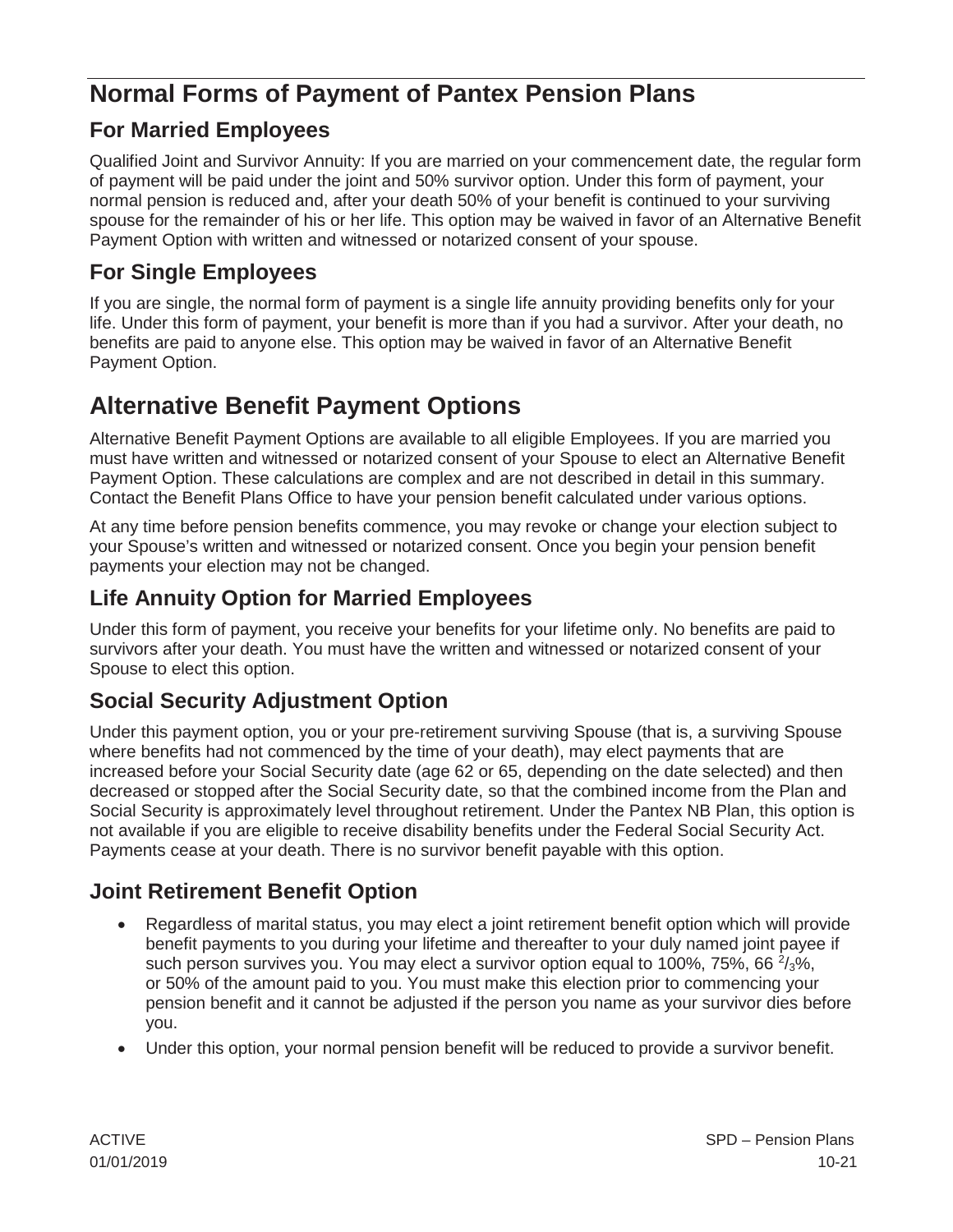#### **Certain and Continuous Retirement Benefit Option**

- You may elect the 10-, 15-, or 20-year certain and continuous retirement benefit option which would provide pension benefit payments for your lifetime after you retire. If you die before receiving the minimum number of payments, the remaining payments are made to the designated Beneficiary until the total of certain payments is made.
- Under this option, your normal pension benefit will be reduced to quarantee the number of payments you elected.

# **If You Become Disabled While Participating In The Plan**

While an active employee, if you become disabled and qualify for benefits under the Company's Long-Term Disability plan, you will continue to accrue Pension Service Credit under the Plan just as if you had continued working. With the exception of PGU employees, Pantex employees cannot receive a disability benefit under the Long-Term Disability plan and a retirement benefit under this Plan at the same time unless you are age 70 $\frac{1}{2}$  or older. While you continue to be totally disabled, your earnings will remain the same as they were when you became disabled.

For information on how your average monthly Eligible Earnings are calculated, refer to "Calculating Your Earnings Used for Pension Benefits."

Employee contributions to the Plan will be waived during the period of an approved Long-Term Disability.

Options to consider while you remain on approved Long-Term Disability:

- Once you reach pension eligibility you may retire under the same conditions as any other participant.
- Unless you are both age 70  $\frac{1}{2}$  or older and an active employee at the time you become disabled, Long-Term Disability benefits will stop once pension benefits commence.

Refer to the Disability SPD or contact the Benefit Plans Office for additional information.

### **If You Die While Employed or Prior to Commencement of Benefits**

If you die while an active Employee or you terminated employment before being eligible for retirement and have not yet commenced benefits, as long as you and your Spouse have been married for at least one year at the time of your death, your Spouse will be eligible for immediate lifetime benefit pension payments:

- If you are an active Employee at the time of your death, you were at least age 45, and completed at least 10 years of service with the Company at the time of your death; or
- If you are a terminated Employee and you terminated employment at or after age 55, completed at least 10 years of service, and had not commenced pension benefits at the time of your death.

The surviving Spouse pension benefit described immediately above will be equal to 50% of the amount of your pension benefit accrued as of the date of death. Other reductions may apply based on which Pantex Plan pays the benefit and the age of you and your Spouse as of your date of death.

ACTIVE **SPD** – Pension Plans 01/01/2019 10-22 If you are married and do not meet the conditions listed above but completed at least five years of Credited Service and had not commenced benefits prior to your death, your Spouse will be eligible for reduced lifetime pension benefits beginning no sooner than the earliest date at which you could have elected a pension benefit. You and your Spouse must be married for at least one year at the time of your death for the surviving Spouse to receive a benefit. The surviving Spouse pension benefit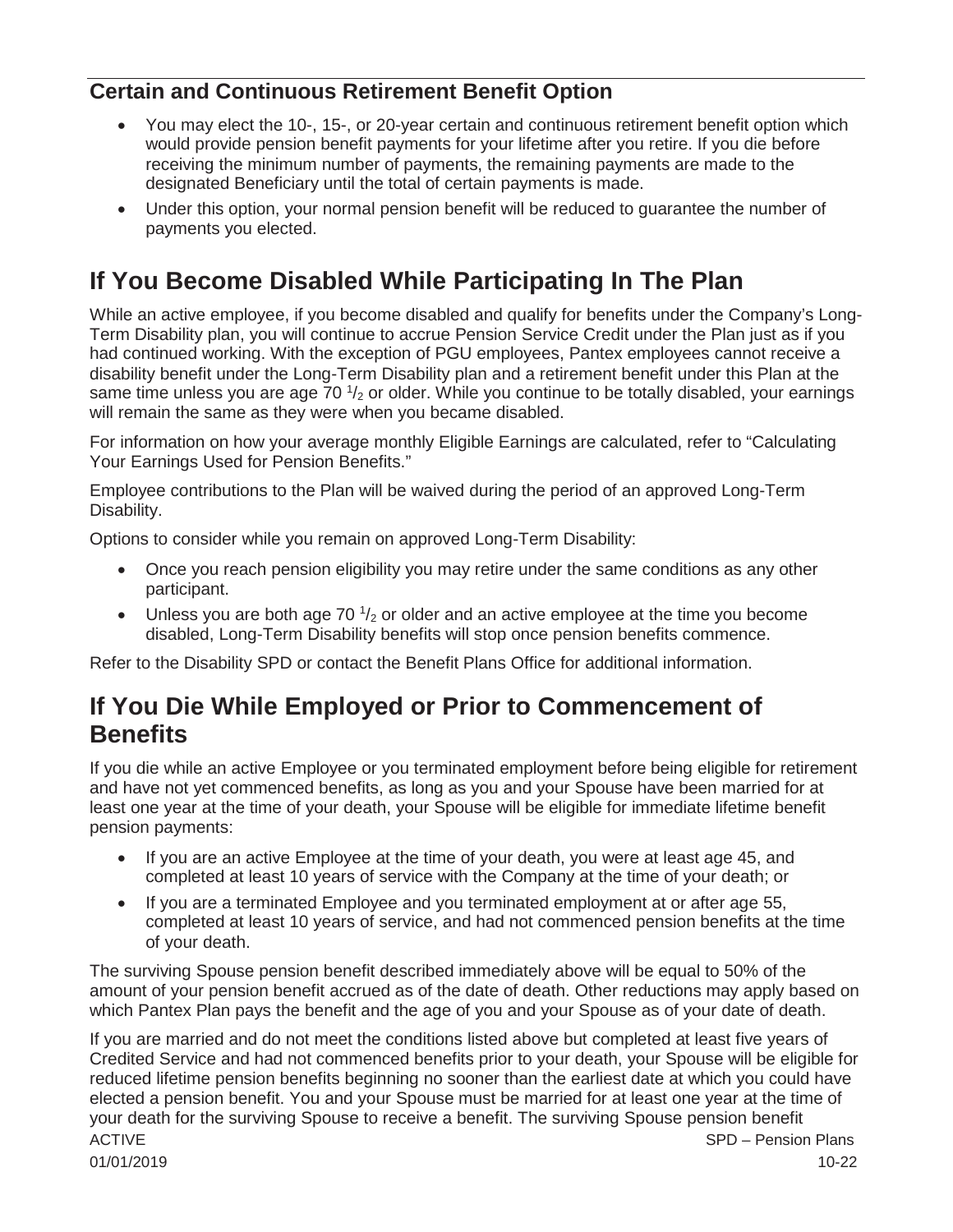described immediately above will be calculated as 50% of the amount of your pension benefit accrued as of the date of your death, times 2.5% for each year and partial year the pension benefit commences prior to the date you would have reached age 65. Other reductions may apply based on which Pantex Plan pays the benefit and age of you and your Spouse as of your date of death.

### **Payment Options for Surviving Spouse**

#### **Monthly Survivor Annuity for Life of Surviving Spouse**

• Calculated as indicated above, based as an immediate commencement or future-date commencement.

#### **Social Security Adjustment Option (Pre-Retirement Surviving Spouse)**

• Calculated as the Monthly Survivor Annuity

#### **Lump Sum Payment in Lieu of Pension Benefits**

• Within 90 days of your death, your Spouse may elect a lump sum payment in lieu of monthly pension benefit payments. The amount of any lump sum payment will be the actuarial equivalent of the pension benefit payable as a life annuity to your Spouse.

### **Payment to Beneficiary**

- $\bullet$  If unmarried, you may name a Beneficiary(ies) to receive any pension benefit due on or after your death.
- If married, your Spouse shall be presumed to be the Beneficiary unless the Spouse has provided a written and witnessed or notarized waiver or consent allowing such designation.

In no event will Plan payments to you and your Beneficiary in total be less than your contributions to the Plan (and Prior Plans) plus interest payable provided by the Plan.